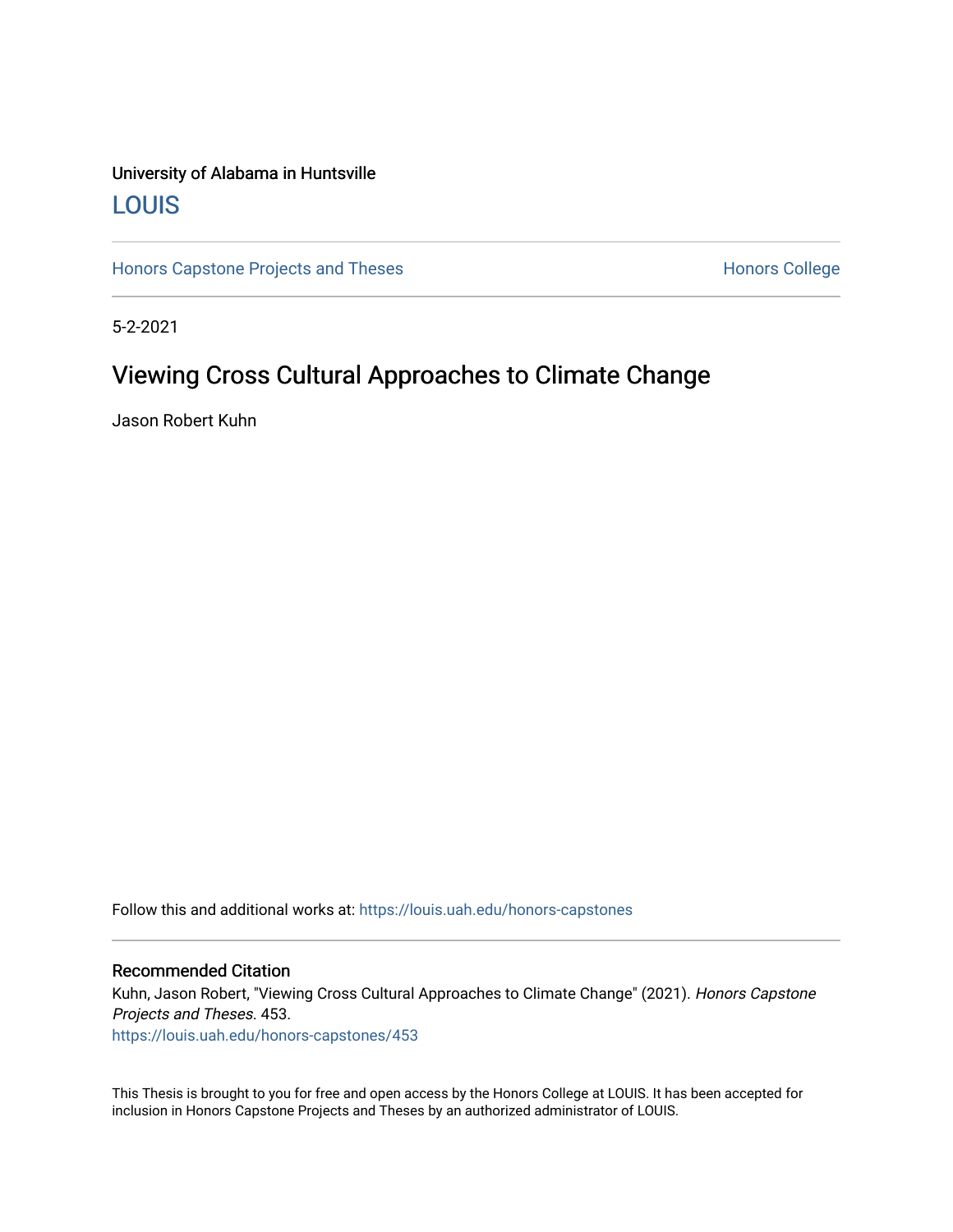# **Viewing Cross Cultural Approaches to Climate Change**

**by**

# **Jason Robert Kuhn**

**An Honors Capstone**

**submitted in partial fulfillment of the requirements** 

**for the Honors Certificate**

**to** 

**The Honors College** 

**of** 

**The University of Alabama in Huntsville**

#### **5/2/2021**

**Honors Capstone Director: Professor David Johnson**

**Director of Global Studies, Associate Professor – Global Studies & German**

| <u>Jason R Kuhn</u>                  | 4/27/202                                                                   |
|--------------------------------------|----------------------------------------------------------------------------|
| Student                              | Date                                                                       |
| $\partial \dot{\omega}$ 11 $\int$ du | 4/28/2021                                                                  |
| Director                             | Date                                                                       |
| Leslie M. He                         | 5/1/2021                                                                   |
| Department Chair                     | Date                                                                       |
| <b>William Wilkerson</b>             | Digitally signed by William Wilkerson<br>Date: 2021.05.03 14:45:29 -05'00' |
| Honors College Dean                  | Date                                                                       |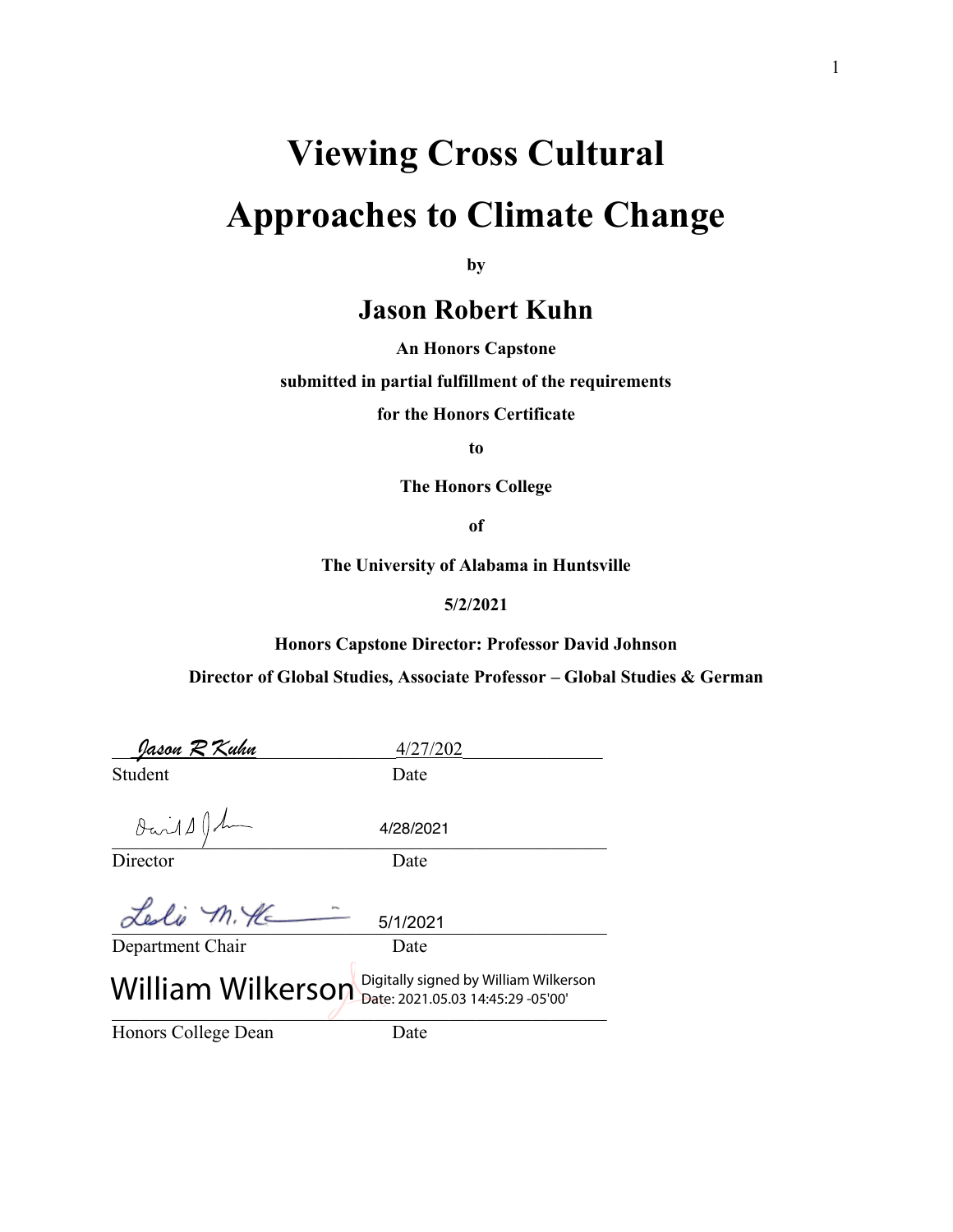

Honors College Frank Franz Hall +1 (256) 824-6450 (voice)  $+1$  (256) 824-7339 (fax) honors@uah.edu

#### Honors Thesis Copyright Permission

#### This form must be signed by the student and submitted as a bound part of the thesis.

In presenting this thesis in partial fulfillment of the requirements for Honors Diploma or Certificate from The University of Alabama in Huntsville, I agree that the Library of this University shall make it freely available for inspection. I further agree that permission for extensive copying for scholarly purposes may be granted by my advisor or, in his/her absence, by the Chair of the Department, Director of the Program, or the Dean of the Honors College. It is also understood that due recognition shall be given to me and to The University of Alabama in Huntsville in any scholarly use which may be made of any material in this thesis.

Jason R Kuhn

Student Name (printed)

Jason  $\cal R$  Kuhn

Student Signature

 $4/27/2021$ 

Date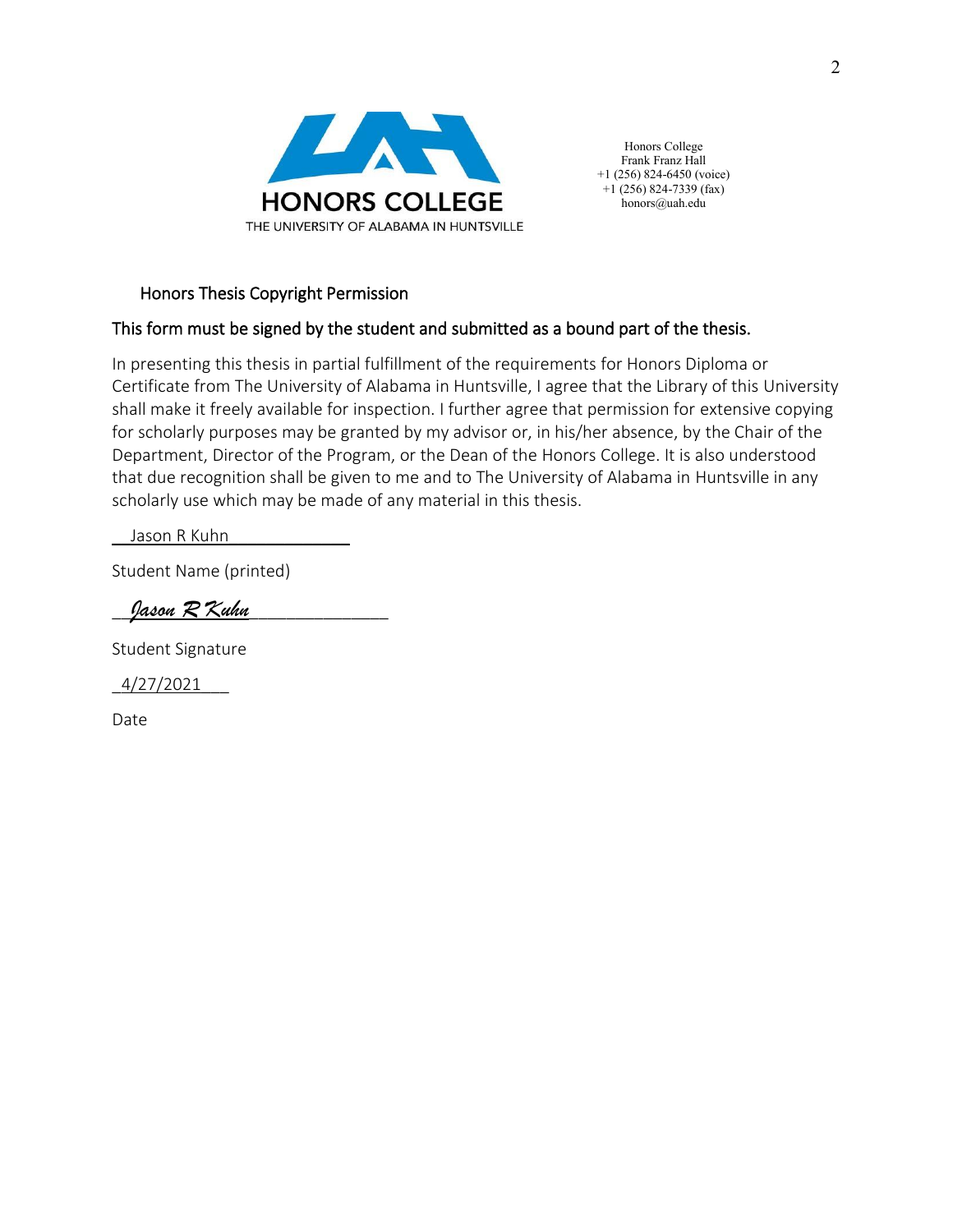# Table of Contents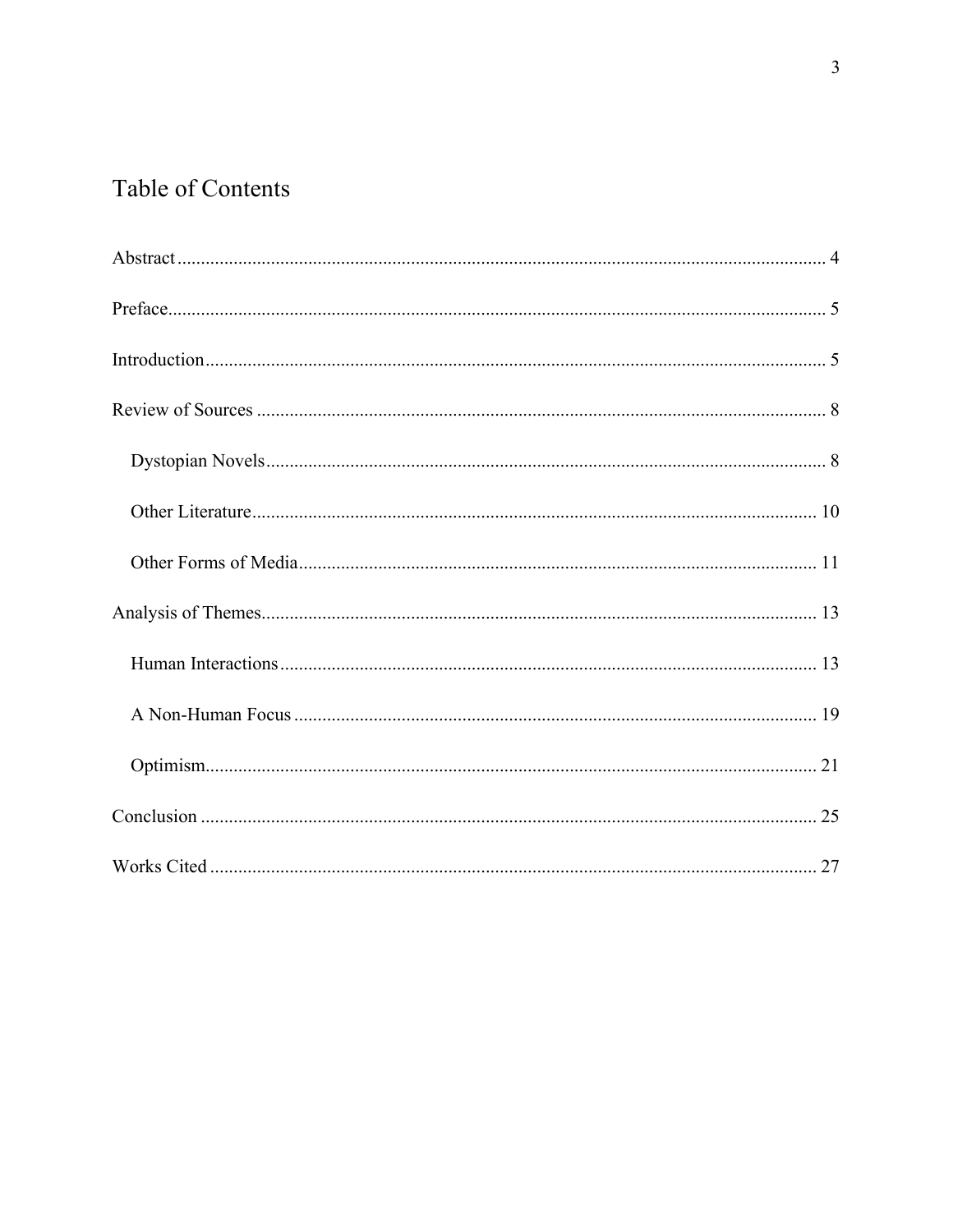# <span id="page-4-0"></span>Abstract

The problem of climate change is not a local one. It will take the whole of the world to solve those issues that face us now. As we look into various cultures of the world the fact is obvious that we all hold beliefs and opinions on climate change. In viewing these opinions, we can begin to identify those beliefs that span cultures and can be utilized to make lasting change in the world. It is also possible to see those beliefs that conflict with others and in doing so identify challenges that may come. An examination of various materials from literature to film makes evident that there exist persistent themes in almost every culture. As such we can start to identify the problems that each culture views as prominent and how those aspects of optimism, persistence, and determination in each respond to these crises. In doing so we begin to understand the unique perspectives of each culture and how it may be possible to bind those themes together in the pursuit of a common good.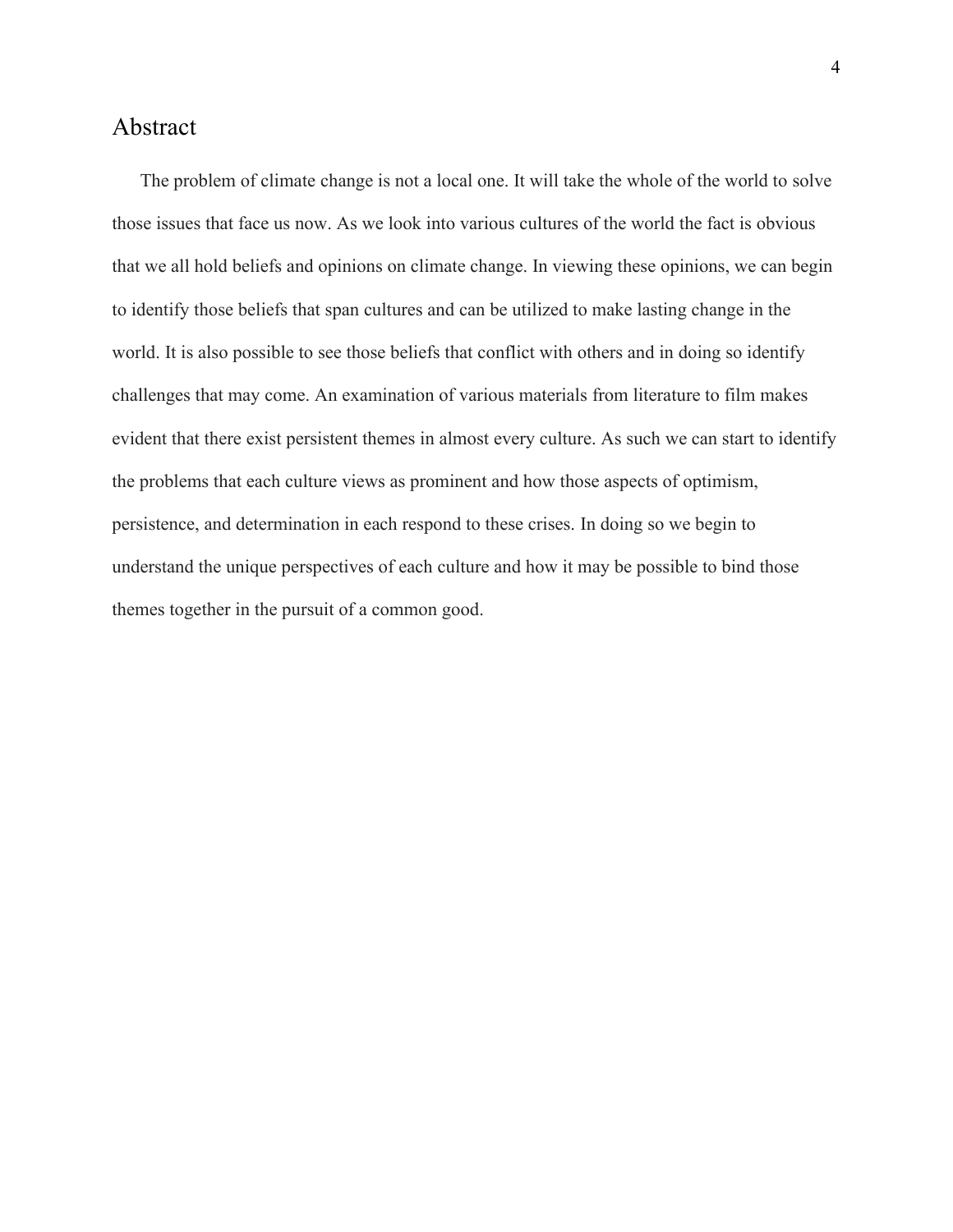# <span id="page-5-0"></span>Preface

The purpose of this work is not to debate the validity of climate change in our world. The climate is changing. The oceans are heating up, the polar ice is melting, and each year brings with it more natural disasters, from hurricanes and typhoons to droughts and wildfires. In simple terms we are on the precipice (if not already undergoing) a climate crisis. This is not a fact that is up for debate and throughout this paper we will discuss this crisis in no uncertain terms. We need to understand the way in which the world, and all its various cultures, treat the climate so that our attitudes may be improved.

# <span id="page-5-1"></span>Introduction

The cultures of our world and innumerable and wildly different from one another. Throughout the world there may be cultures who see nature very differently. Some may see the coming rain as salvation while others hail it as a harbinger of death because it brings with it floods and tidal waves. Heat and sun may be a blessing after a cold winter, but what about the heat and sun during a long drought in an arid plain? With such different opinions and desires from different peoples and cultures how could one create plans and approaches to curb climate change that please all cultures? It is the hope of that through the examination of various cultures it is possible to find bridges and cultural similarities that may help to ease the difficulty of a comprehensive climate plan. Most cultures in the world are not solitary and have a blend of beliefs and perspectives that they share with neighboring cultures. Looking at the interpretations of these cultures, representative through their literature (or media) we begin to see those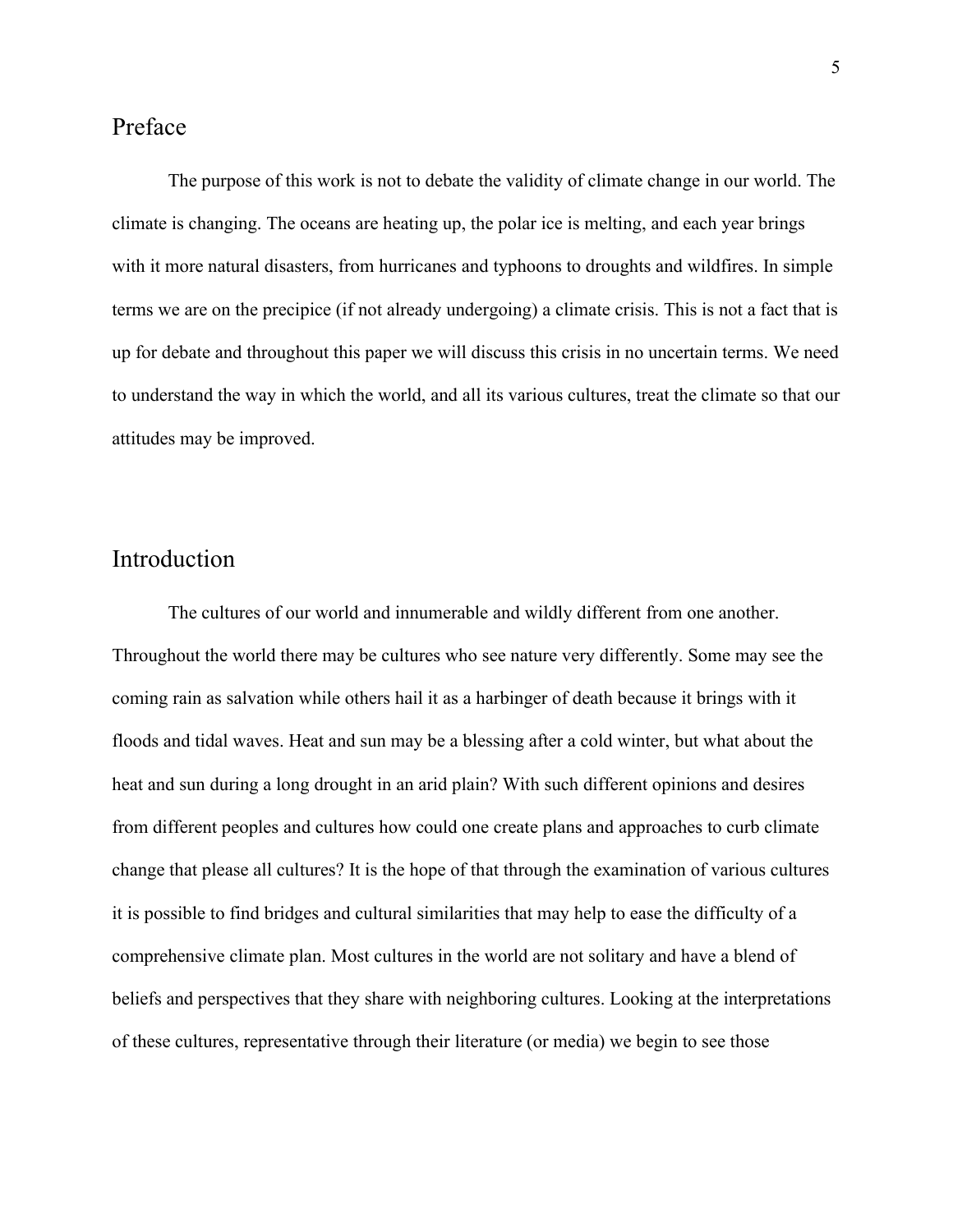similarities and how they might be useful in determining solutions that can be implemented in many cultures.

This paper focuses mainly on dystopian literature, with a slight intermixing of other forms of media; a movie, a television series, and a slave narrative with an ecological focus. These sources may differ in form, but they all hold a focus on a larger sort of crisis involving the environment as well as depictions of people inextricably connected with the environment, from the inescapable radiation of *Chernobyl* to the living in nature life of Antonio José in *The Old Man Who Read Love Stories.* These sources span several distinct cultures as well as a major portion of the English-speaking world. These sources are all categorically products of "The West." The majority are English speaking or hold traditionally European philosophies and cultures. From this knowledge we see there is a lacking of contributions from Eastern cultures such as Japan, India, China, etc. It is important to note this lacking of eastern-Asian cultures, and in knowing this we can see that any conclusions drawn from this paper are best put to use in a Euro-Americentric based model. The only noteworthy mention of any western philosophies is in *Memory of Water*. This novel is also of a particular note when looking at its origin and implications. While it was written by a Finnish author it also holds many cultural references to eastern Asia, most specifically China. From the nation itself, New Qian with the capital of Shanghai, as well as the tea masters who hold their ceremonies in traditionally oriental teahouses surrounded by rock gardens. Although there are many eastern Asian influences in the book it is important as well to notice that the book is set in the "Scandinavian Union", a distinct province of New Qian, and is written by a Finnish author and therefore is much more representative of the Euro-Scandinavian perspective.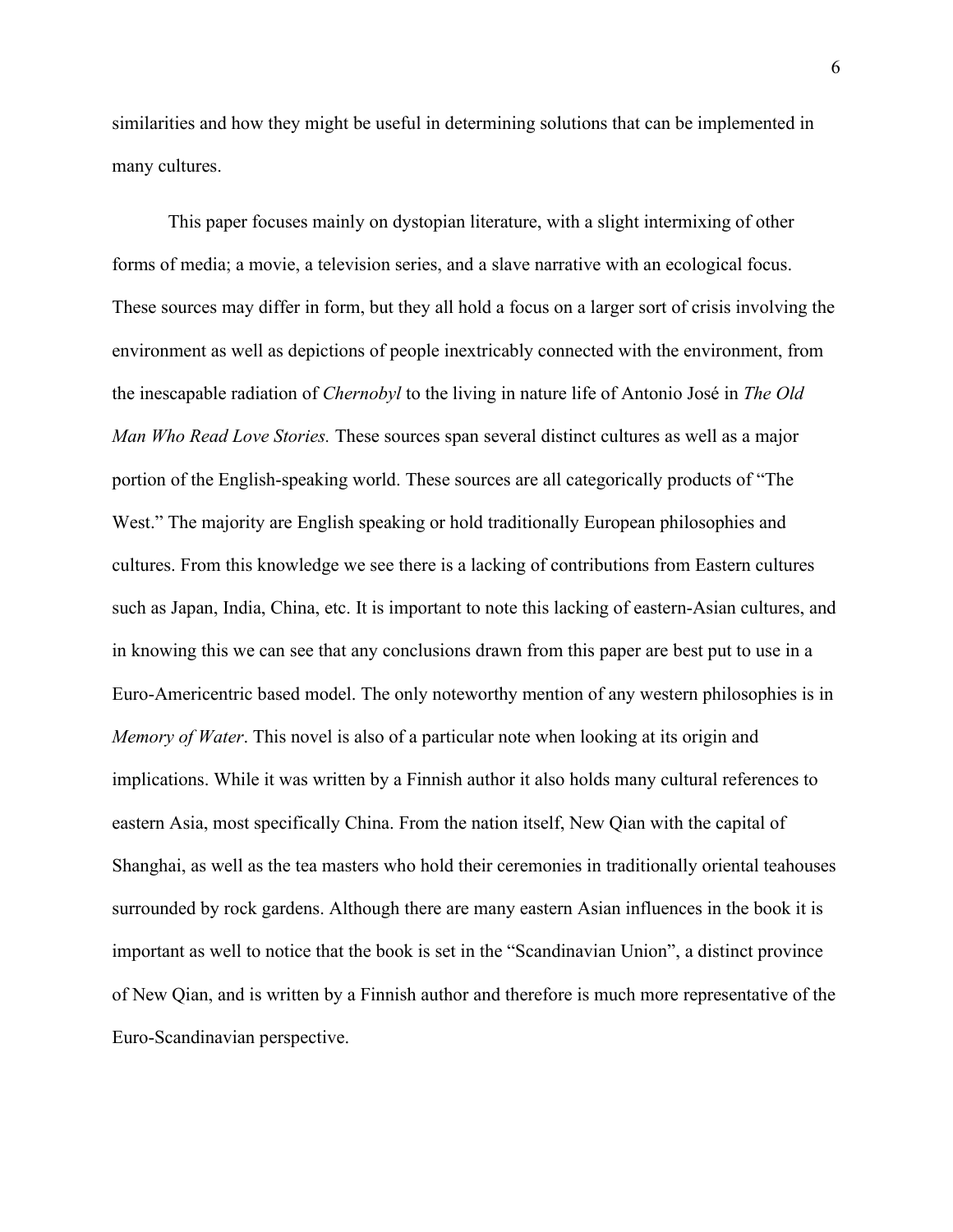These narratives give us many ideas and perspectives on climate change and show just how divisive an issue it is for everyone. Some sources give direct instructions on what could be done to help combat the current problems. Others take a more hands off approach and use nature as a background, on which the entirety of the story depends. Others still show us what our world does to those people with the capacity to see the true cost of our destruction. In all cases these works shed light on how certain cultures are reacting to our changing climate and through these reactions we can determine where best to focus on when it comes to improving our approaches. While many of the cultures analyses here are doing well in terms of environmental protection it is important to know that even those who lead the world in climate awareness and environmental activism can strive to do better. These disparate works all confront various manifestations of climate change, but offer contrasting perspectives on the implications of climate change as well as the potential for dealing with climate change. As such, these works, while spanning different eras and cultures, simultaneously highlight the common challenges as well as the difficulties in encountering and finding solutions for these challenges.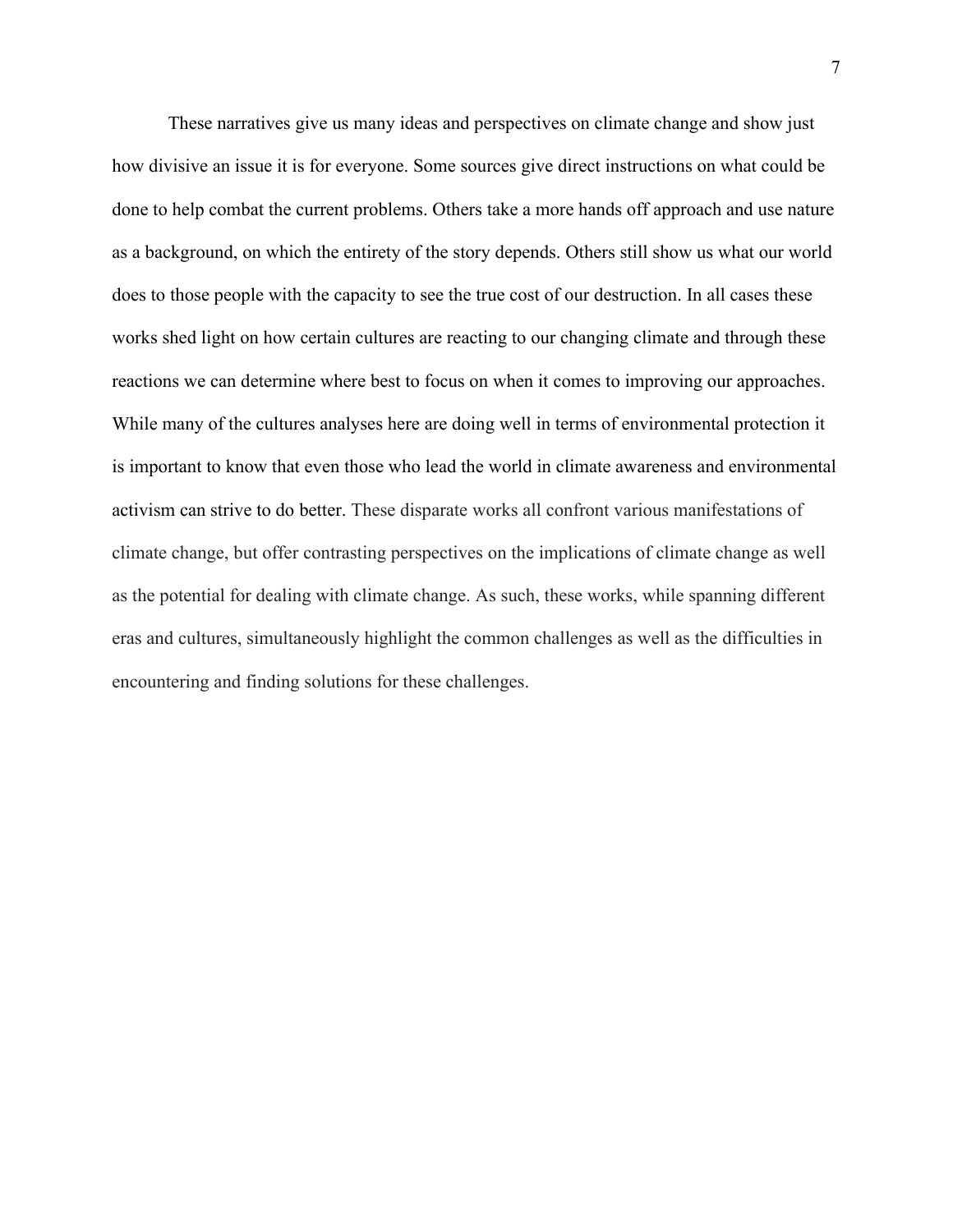## <span id="page-8-0"></span>Review of Sources

The following is a brief description of the sources reviewed and used in this paper, as well as a brief cultural explanation of their origin. The sources are broken up into three nondistinct categories that are all centered around the human reaction and response to climate change within a culture.

#### <span id="page-8-1"></span>Dystopian Novels

#### *Drowned World, Clade, Memory of Water, New York 2140*

The bulk of the works in this paper focus on a dystopian world. Starting with a he oldest of the sources, *The Drowned World* by J. G. Ballard, dates back to 1962. This novel follows a scientist of an expedition to explore a drowned London, through the novel we follow the characters as they attempt to discover what is happening at a molecular level to the animals that remain in their superheated world. We also see the extent of human greed as pirates take over the city in search of the city, only to be thwarted by the re-flooding of the city. The story ends much as it began, with little hope other than a faith in what may come, ending with the death of a Christ-like figure once his three days of suffering come to an end, leaving the rest of the world to pick up the pieces.

Possibly the most influential source of this paper is another dystopian novel, James Bradley's *Clade*. In Bradley's book we find ourselves following the perspectives of a family along three generations starting with a man who has just completed his studies on climate sciences and is doomed to see the world declining without being able to do anything about it. From one natural disaster to another we follow this dysfunctional family as the world is torn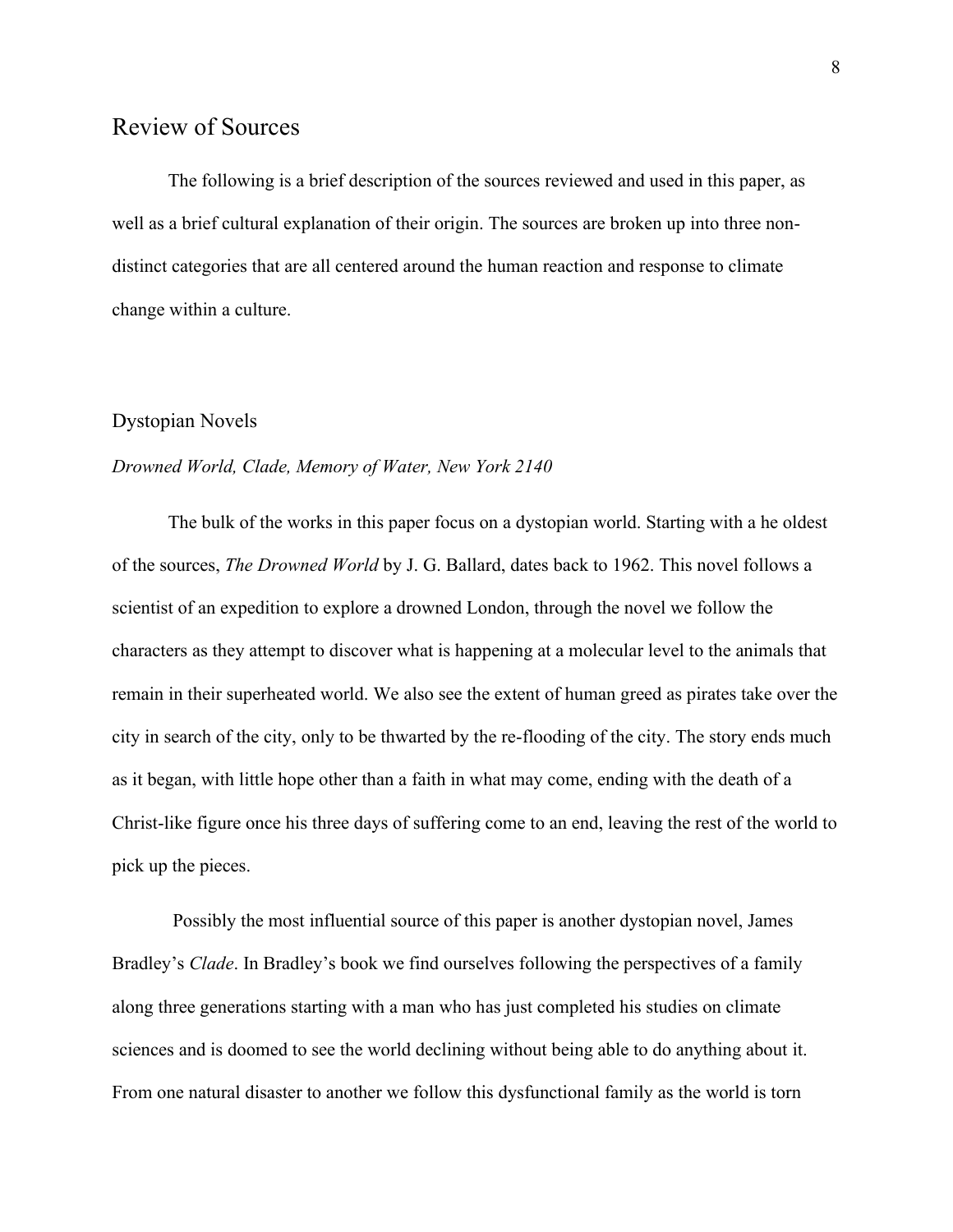apart and see how each member attempts to rectify the wrong, they see in the world, in the unique ways they know how to. The story ends as if in midsentence, with the introduction of the next generation of the family and the death of the first protagonist.

In the beginning of Emmi Itäranta's *Memory of Water*, we see the aftermath of a climate catastrophe in a world that is in desperate need of freshwater. We follow a tale about a teamaster's daughter as she finishes her training in a small corner of the world. As the story progresses the state of the world declines, and we see a tyrannical government using more and more excessive force to keep citizens compliant. Meanwhile, the protagonist must keep the secret of her family's freshwater spring a secret from friends and foes alike, all the while attempting to discover the secrets the government is hiding. While the story ends with the death of the protagonist, it sounds a note of optimism as her death suggests that the fight will continue, as she uses her death as a way to convey vital intel to others.

The final dystopian novel, Kim Stanley Robinson's *New York 2140,* is also one of the most distinct sources. As the title suggests this work is set on the American east coast a little over one hundred years in the future. This is a future where many of the current climate crises have escalated or already occurred. Ice caps have melted, and lower Manhattan is a "New Venice" (*New York 2140,* 8). In a world where a large portion of the land mass has been lost to water, we are shown the lives of several individuals living in this new city. These individuals are all unique characters who show different aspects of the post-apocalyptic world, and through the novel fight against tyrannical mega-corporations that are attempting to control the world through finances. The novel ends with the complete destruction of their system and the promise of a new, not perfect, system.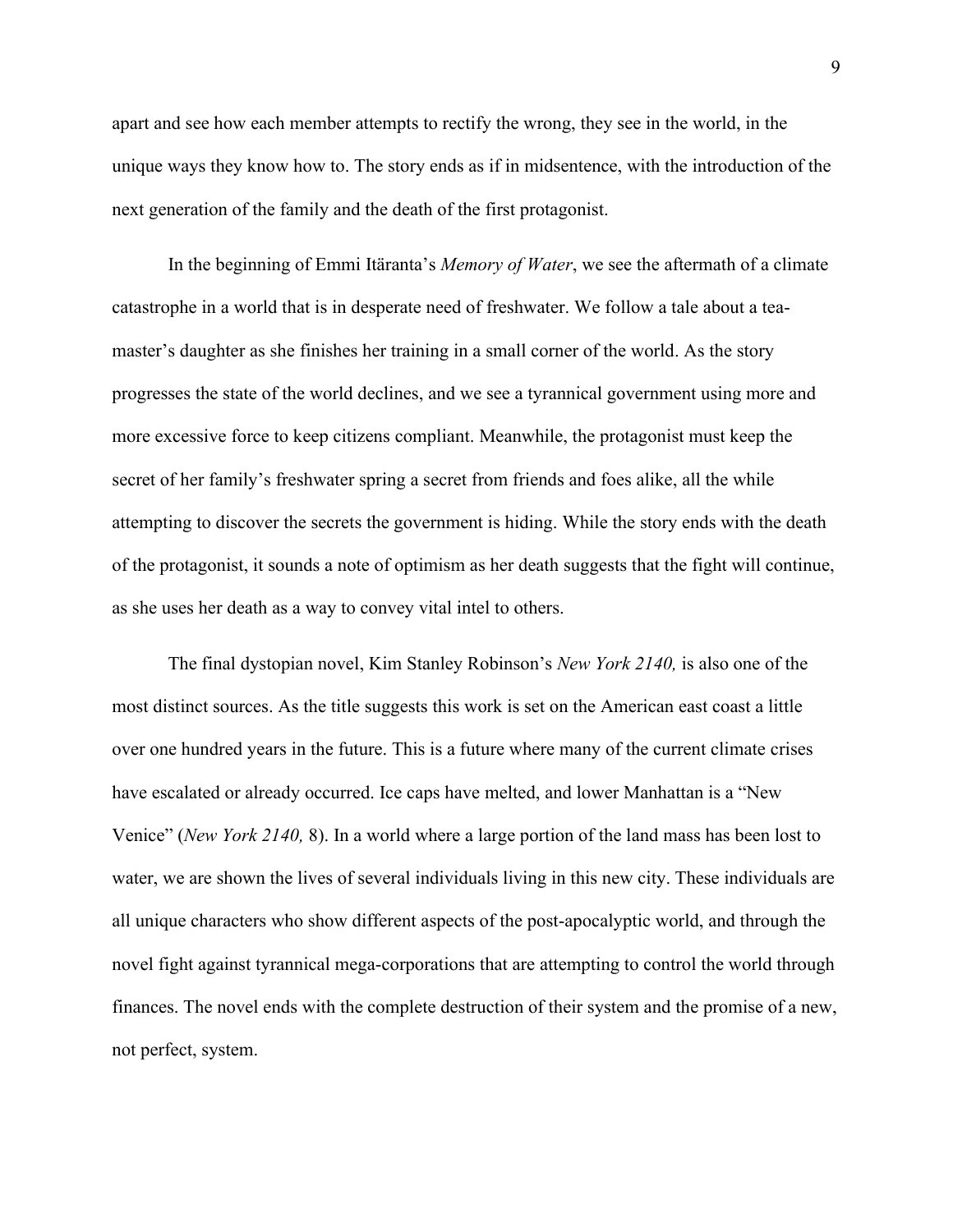#### <span id="page-10-0"></span>Other Literature

#### *Voices from Chernobyl, Slave Old Man, Lamentations of Zeno, Old Man who Read Love Stories*

While these pieces of literature do not perfectly fit into the dystopian novel category, they do hold a lot of similarities. The first example of this is found in *Voices from Chernobyl* a collection of oral stories captured and curated by Svetlana Alexievich. There is no linear story here, but instead a diverse collection of people directly affected by the Chernobyl catastrophe. Throughout the book we find ourselves learning of the events that led up to and followed the reactor meltdown from various sources.

In *Slave old man* by Patrick Chamoiseau, we are introduced to a non-traditional slave narrative that also give us a unique Caribbean perspective on nature and our place in it. We follow the story of an old slave who is almost a mystical character. He has always been a worker on a certain sugar cane plantation, and in this story, he defies logic and chooses to run away, or commit a "Décharge*"* (*Slave old man*, 24), when on deaths door. We follow this décharge as the old man runs through an ancient forest and reconnects with his ancestral roots, culminating in a peaceful death and his story becoming an irresistible myth.

Another non-traditional, semi-dystopian piece of literature is *The Old Man Who Read Love Stories*, by Luis Sepúlveda. In this novel we follow the life of an Amazonian colonist as he is forced to hunt a wounded ocelot. Throughout this hunt we recollect what occurred to lead up to the events of the hunter, Antonio José Bolívar, and his current situation. From his living with the native Shuar peoples to his leaving his hometown due to infertility we discover his infatuation with sad ending romance novels and the vast amount of practical knowledge he holds. We finish the story with the merciful death of the ocelot and the wounded José leaving in disgust, as he fantasizes about his romance books with unhappy endings.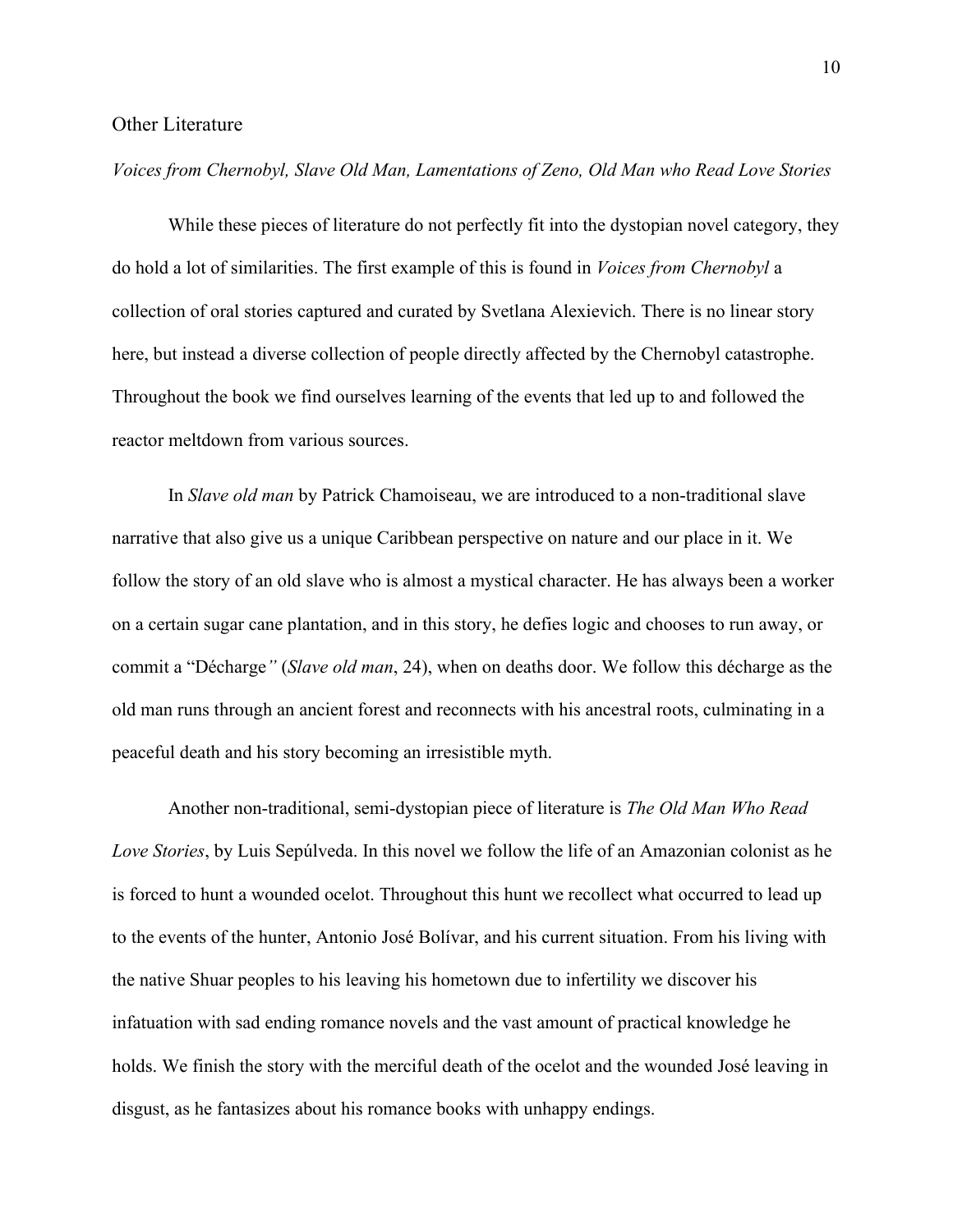*The Lamentations of Zeno* by Ilija Trojanow is the final novel in this study and it is a unique narrative, written in the style of a journal following the events of the protagonist Zeno. We learn that after the glacier Zeno was studying in the Alps dies, he too falls apart emotionally and is pushed out of his university. He now teaches groups of ecotourists on cruises to the Antarctic all about ice and snow for weeks at a time, all the while feeling conflicting emotions and loathing and hatred for not only the passengers but everyone he encounters. The story focuses on these emotions and the hypocritical behavior of not only Zeno but all of humanity. In the end we see how far he has mentally deteriorated as it is left to the imaginations of the reader as to whether he hijacked the ship and left the passengers and crew on the Antarctic shore in an attempt to promote his message of preservation.

#### <span id="page-11-0"></span>Other Forms of Media

#### *Wall-E,* HBO mini-series: *Chernobyl*

While the majority of sources in this study are literary works, a film and a TV series add important details. The American childhood classic film, Disney Pixar's *Wall-E*, focuses on an earth that is no longer inhabitable by humans due to over consumption and pollution. We follow a robotic protagonist as he tries to convey a plant, and with it a message of hope, to the humans left wandering the cosmos. Through some wacky and childish escapades, the arks, those ships containing the remains of humanity, end up returning to earth and reestablishing humanity through sustainable means.

The HBO miniseries titled *Chernobyl* in turn follows many of the stories found in Alexievich's *Voices of Chernobyl* but in a more linear story line. In this story we find ourselves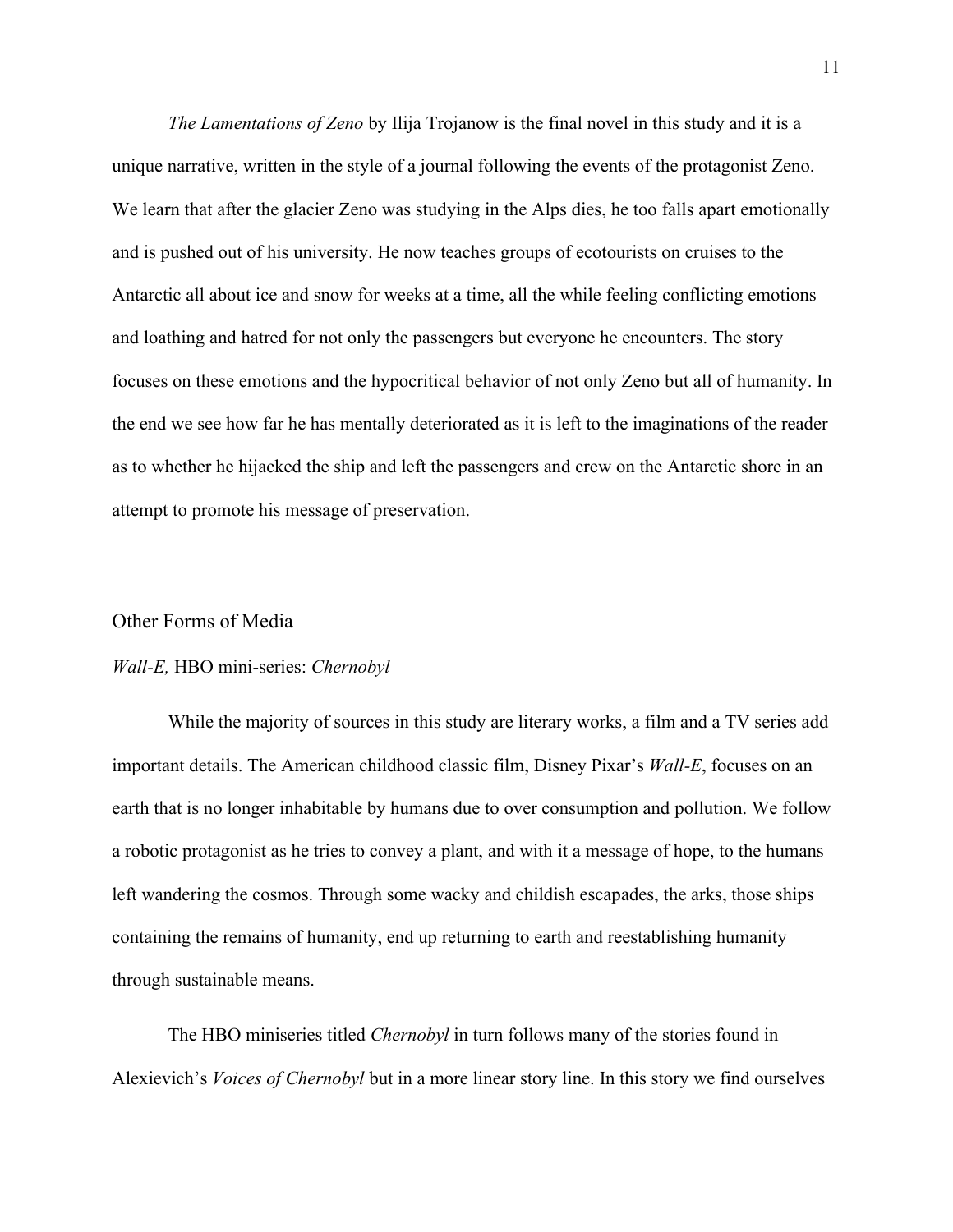following the perspective a scientist sent into Chernobyl to help solve the crisis, and in doing so we find out that there is no solution. We then follow the attempted clean up through various individuals involved, including miners, soldiers, and doctors. For a large amount of the series, we follow a government official struggling to meet the needs of the people while also keeping up a strong front so that the Soviet Union's foreign enemies do not suspect weakness. This tension between confronting the needs of the people and the geopolitical challenges in turn several additional issues and leaves many larger systemic issues unfixed. While many of the occurrences are similar to those in *Voices From Chernobyl*, the viewer can arguably empathize and understand them better in this format, due to the linear storyline as well as the dramatization of the events. The ending of the miniseries also demonstrates that the Chernobyl disaster is not a thing of the past and that it will take a large amount of human cooperation to improve and solve this problem.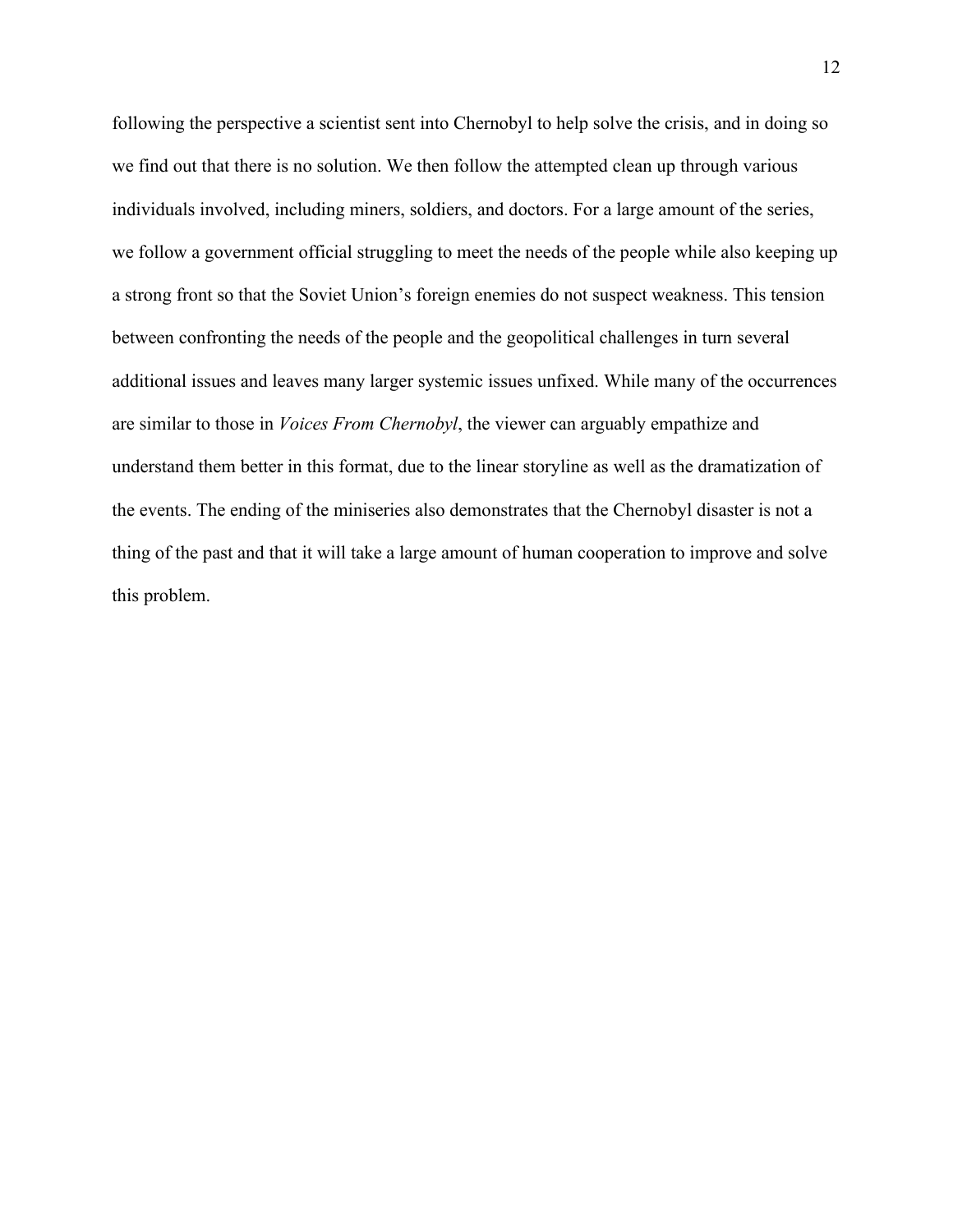# <span id="page-13-0"></span>Analysis of Themes

This summary of the works under study here point to many common themes. Although these works depict these themes in varying ways, they all at their core convey similar messages. These common themes provide opportunities to imagine encompassing plans and ideas because the identification of shared concerns and beliefs across cultures offers a much better chance of finding consensus for approaching the many climate crises we face. The following is a collection of the ideas that were most prevalent in the sources as well as those themes that people and institutions could employ to the greatest effect. While this paper will not present solutions, it is the hope that the identification of commonalities across cultures regarding climate change can inspire dialogue the path toward finding solutions.

#### <span id="page-13-1"></span>Human Interactions

Even though the majority of the sources used for this paper have an ecological focus there are many times where the sources focus more on the interaction between humans within ostensibly natural environments. *Drowned World* is a prime example of this as the story follows individuals as they survive in a world covered in water. Their last refuge is the far north, within the arctic circle, but throughout the novel there are no times when we actually experience these northern havens and instead, we are treated to the interactions between humans in these flooded southern cities. It is in the interactions between these people that we see that not only is the climate crisis an external problem but also that opportunists will also emerge as a result of this crisis to further perpetuate the greed that led to these situations in the first place. This theme is also found in *New York 2140* as the main story line does not focus on the drowned city but how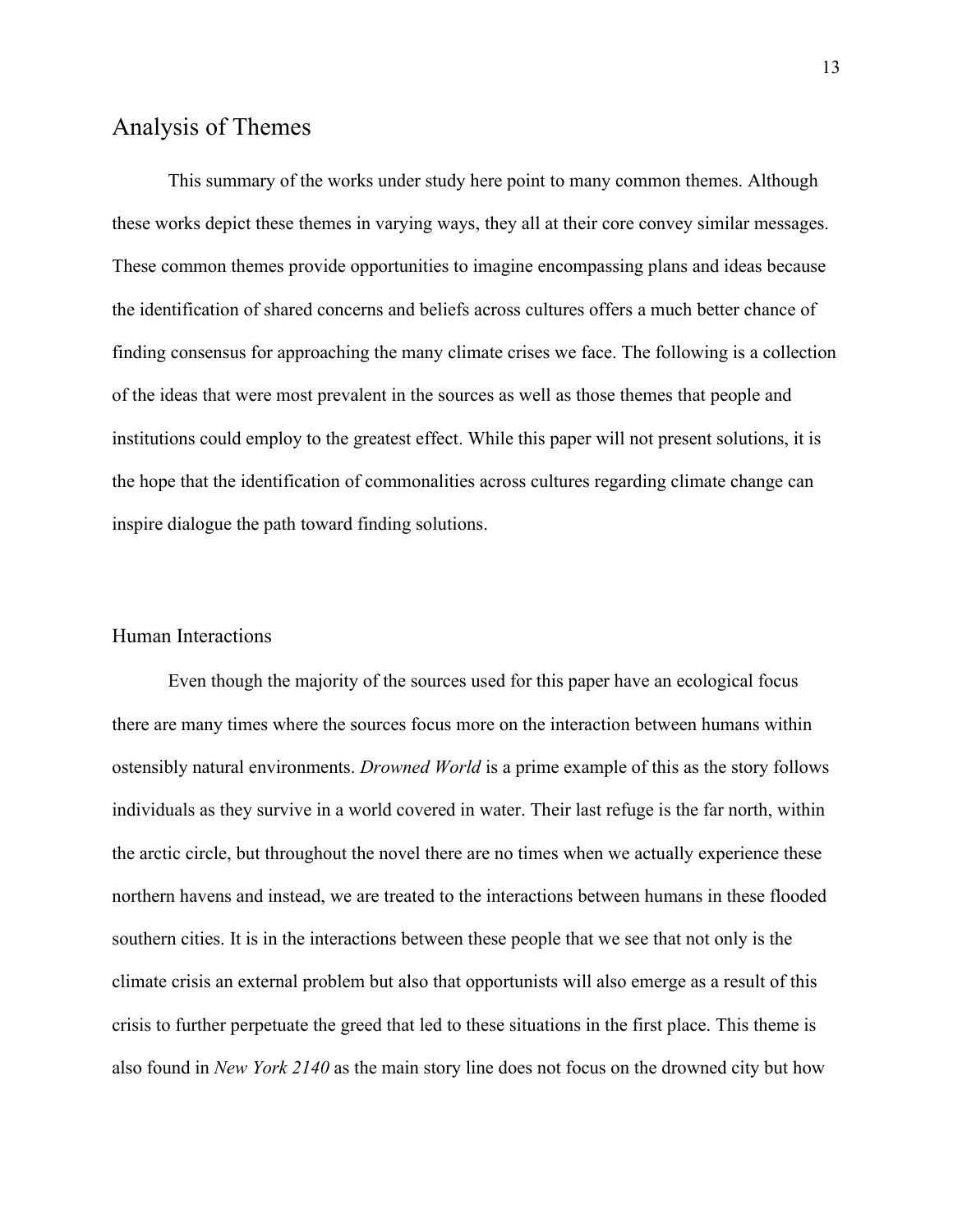the inhabitants react to the actions of each other. In the case of *New York 2140* they are much more helpful with each other and are focused on protecting what is left of the world, as opposed to the opportunist of *Drowned World* or even the looters briefly mentioned in *Chernobyl*. A final example of this is found in the oral histories of *Voices From Chernobyl*. This book tells the scattered tales about the meltdown of the Chernobyl reactor that occurred in the Soviet Union on "April 26, 1986, at 1:23:58" (*Voices From Chernobyl,* 1). This event had such a profound effect, with so many catastrophic implications, that the book itself starts with its historical implications before beginning its focus on individuals' experiences. In the ensuing stories we see how the majority of people are in some way affected by the changing world, but in large part it is their interactions with others that has a larger immediate impact on their lives. A specific example focuses on those people who emigrated away from the Chernobyl area. These people are dubbed "Chernobylites" (*Voices From Chernobyl*, 198) and face discrimination due to their previous place of residence. This even extends to their children. The book goes into detail about how children would bully other children from Chernobyl, or who had parents from Chernobyl, even going so far as to make one child "go into the yard at night so they could see if she was glowing" (*Voices From Chernobyl*, 199). *Chernobyl* also gives us insight into the types of interactions that can lead to certain crises. Mainly the risk of arrogance and unchecked pride that proved destructive to the USSR and will continue to erode our world if not looked out for. These people hold various beliefs and perspectives, and the book does its best to show how diverse the reactions to the incident was and how no single viewpoint can encompass the total opinion of a culture, similar to how Zeno's singular perspective in *The Lamentations of Zeno* cannot give a perfect representation of his culture. Both of these ideas are important lesson that we must remember while looking at our other sources.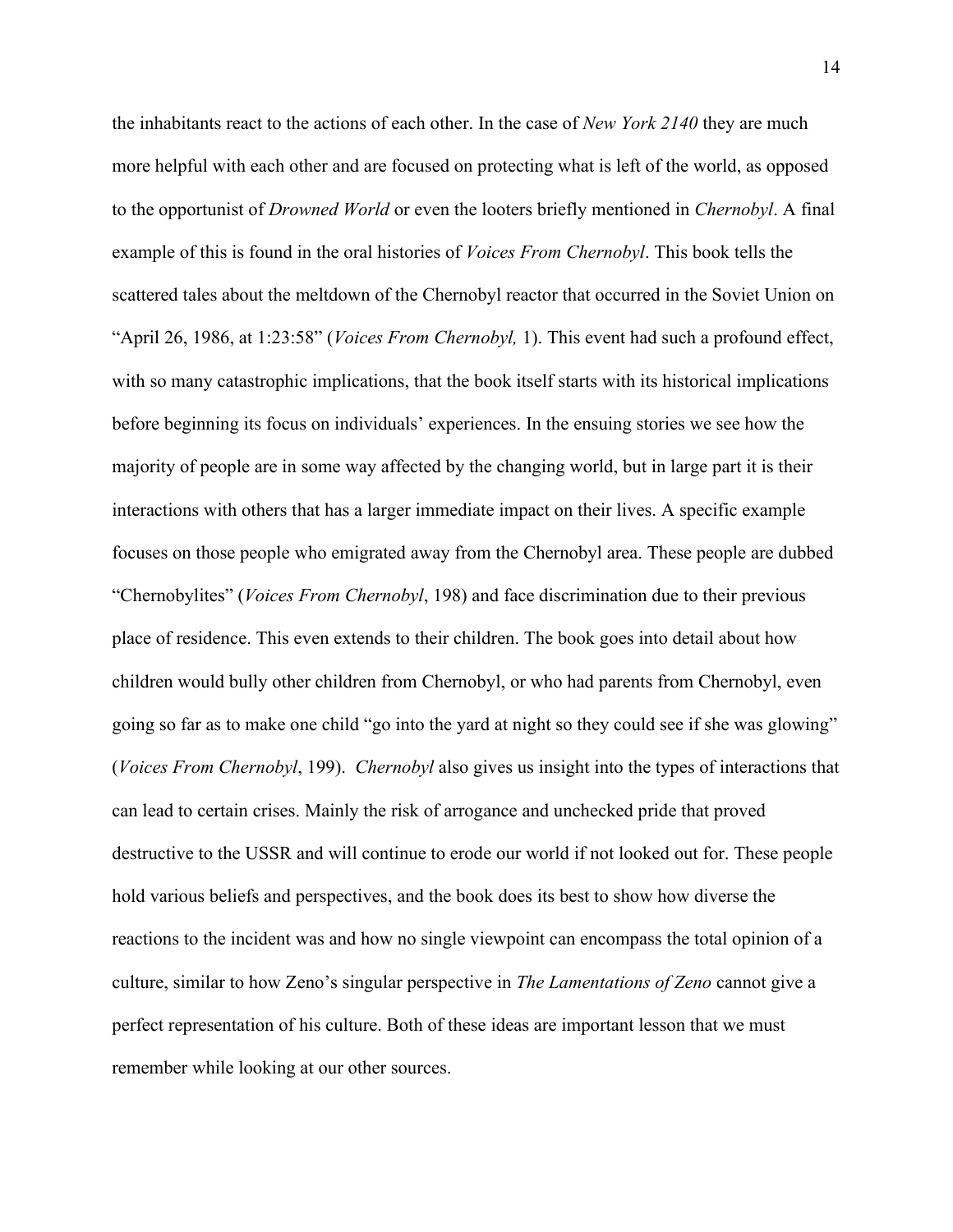Another example of the interaction between people and the environment can be seen in the treatment of the native Shuar peoples in *Old Man who Read Love Stories*. Here we can see how a people may treat those who they deem as lesser. While it is not the largest focus of the work, these interactions reveal how the desires of one society can create greedy monsters while the pure hard workers of a naturalistic society, seen in the Shuar, lead a life of fulfilled contentment. These natives seem to best fit the definition that is the basis of *Clade*. A clade is defined by the Oxford dictionary as "a group of organisms believed to have evolved from a common ancestor", and in this definition we see not only an explanation on the premise of the book itself, but also an important lesson for us all to learn, something the Shuar seem to already know. We are a clade, every human as well as every other living being on the planet. No matter who or what culture we are now we are all evolved from the same ancestor, and as such we are all one big family and should treat each other as such.

One of the most reoccurring themes, and the cause for the many of the worst conflicts in several sources is human greed. This manifests in various ways, from the tyrannical government in *Memory of Water* that uses its power to oppress the people and retain power to the intensely capitalistic society of *New York 2140* where the lives of everyday people are determined largely though stock trades managed and manipulated by mega-corporations, with the intent of making a profit at all costs, including the destruction of the world. This is also similar to *Wall-E* where the planet is uninhabitable because of the excessive consumerism of their society. There are other forms as well, the Chernobyl disaster itself is a real-world example of human greed causing catastrophe. Throughout the novel and miniseries, we are shown the consequences of corruption and mismanagement, specifically by the government of the soviet union, but more generally it is the corruption that anybody of legislation is capable of. The miniseries goes on to reveal the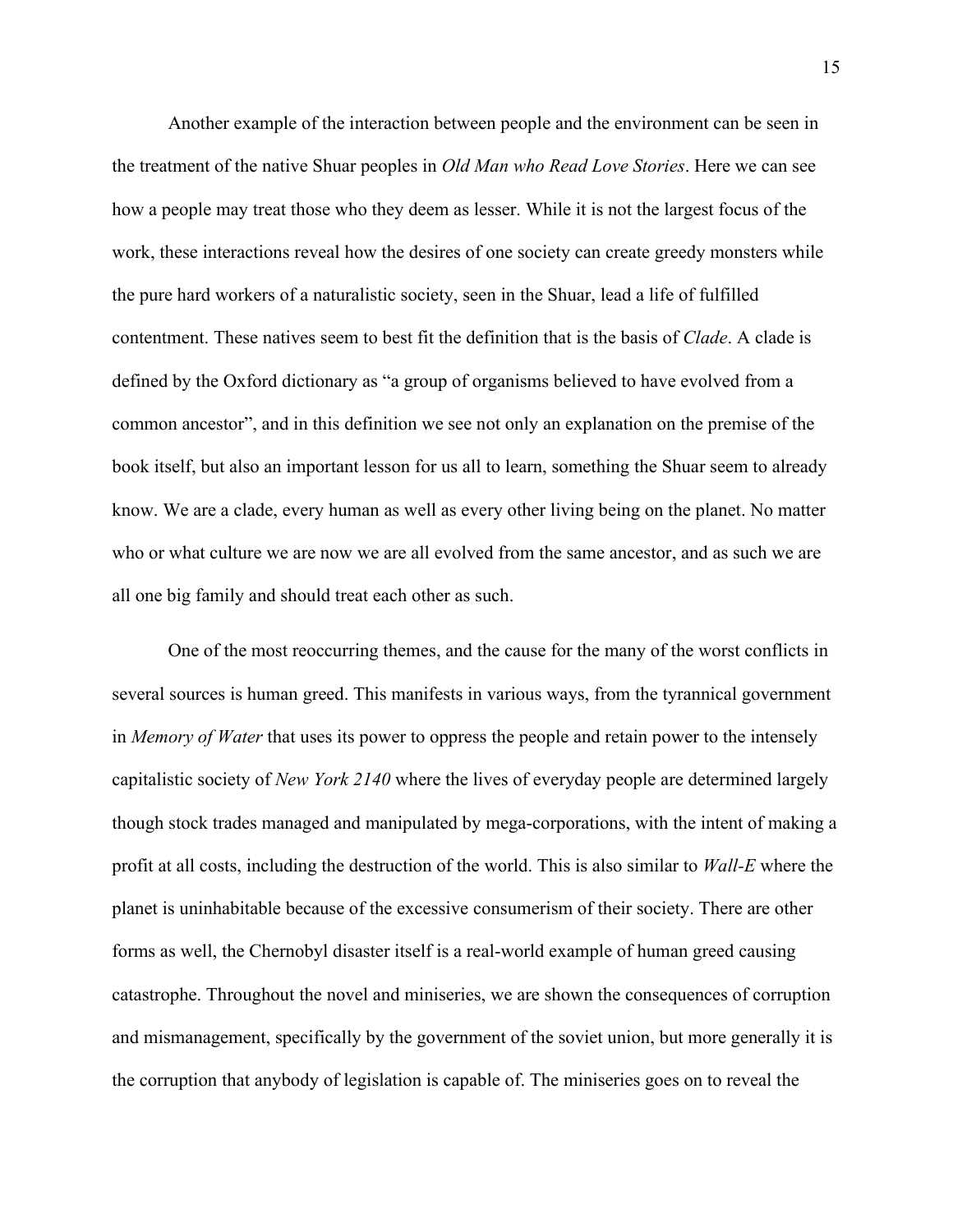many ways in which the crisis could have been avoided; a lessoning of nepotism, more sufficient instruction, more funds, more transparence. Along similar lines, the story of *Old Man who Read Love Stories* also holds a system of colonization that leads not only to suffering of the indigenous population as they are pushed out of their native lands, but also leads to the suffering of the colonist as they were ill prepared for their colonial efforts. In most cases this human greed is for an excess, things that are not necessary. Whether that is an extra zero at the end of an already ridiculously long number in a bank account or a recreational tour of the arctic, the people who envy and want the most are shown to usually already have what they need, and it is in their lust for more that suffering and destruction comes.

There are several mentions in the sources about one of the possible repercussions of a climate catastrophe and that is eco-immigration. This itself could use a full thesis to discuss the intricacies of this problem but for the purpose of this work it sufficient to mention that several of the cultures covered here are aware of the disastrous consequences that can result from a mass emigration of people. These sorts of effects can already be seen through past and current events, such as natural disasters of the past or modern wars displacing people and causing immigration and the problems that can come from it. whether the cause of immigration is the destruction of a nuclear power plant, like in *Voices From Chernobyl,* or rising sea levels as seen in *Clade*, *Drowned World*, and *New York 2140.* Though the work that most prominently describes a worstcase scenario is *Wall-E.* It presents a future in which all humans are eco-immigrants wandering the cosmos with nowhere to go. While it may not seem important to look at the results of climate crises before looking for mitigation strategies it is important to see how cultures view what may occur as a result of climate change and in so doing, we are ultimately led to the discovery of which cultures see the validity of climate change as more or less pressing. We can infer that if a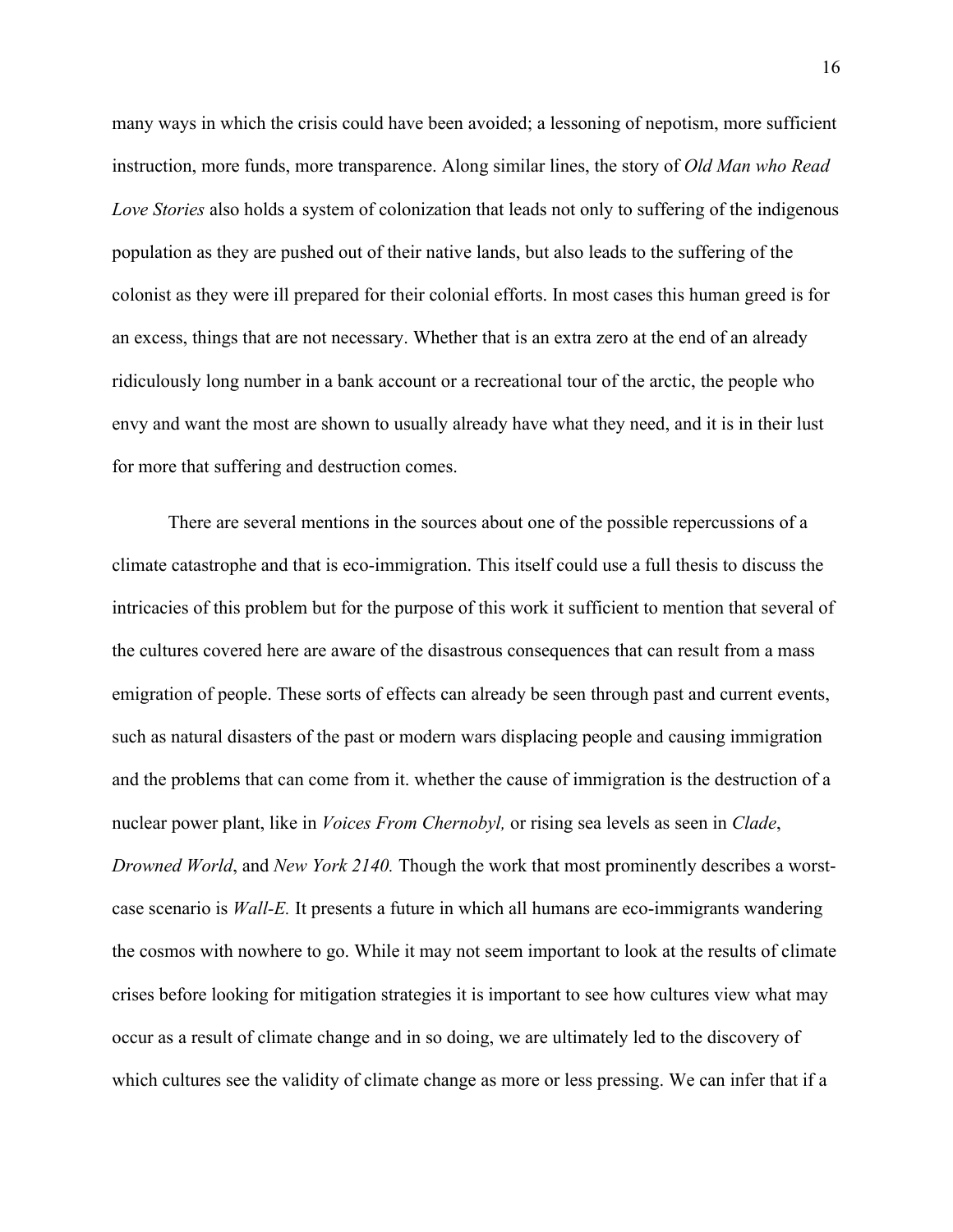culture is already looking at the possible outcomes and implications of a climate crisis, they have most likely already realized the possibility of such a future and therefore would be more open to mitigation for such a disaster.

A more subtle, but still crucial, theme found in every story is the integration of humans and nature. Although this may appear to come in contrast to the human focus of several of the sources in many of the works, we can see that it is a well-established idea in every culture that humans are a part of this planet and all its functions. Some cultures go further and state that as a part of this world we have a duty to keep it pristine and do our best to preserve a natural harmony between ourselves and our environment. In *Lamentations of Zeno,* we hear many of Zeno's own ideas on the subject (and by inference some level of the cultures own ideas). Others do this by showing us what happens when we do not live in harmony with nature and the catastrophic repercussions it can have. *Chernobyl* shows a nightmare scenario in which we have destroyed the bond between ourselves and nature and in doing so we destroy not only our environment but ourselves in the process. Even now the areas of Chernobyl that were most heavily affected in the accident are still uninhabitable and will remain that way well into the future.

Other works show us a more optimistic envisioning of what we can become once we are acting in harmony with nature. *Old Man who Read Love Stories* and *Slave Old Man* both show how this harmonious lifestyle can lead to a better manner of living. While talking about the protagonist of *Slave Old Man* some worshiped him, some hated him. In this we see a metaphor for nature itself. Just as the old man "had always been" (*Slave Old Man,* 4), so too has nature always existed. It is not that this existence is a bland and unimportant one relegated to the unimportant background either. They mention in the story that just the old man's presence is enough to invoke the power within. "He does not dance, does not speak, does not react to the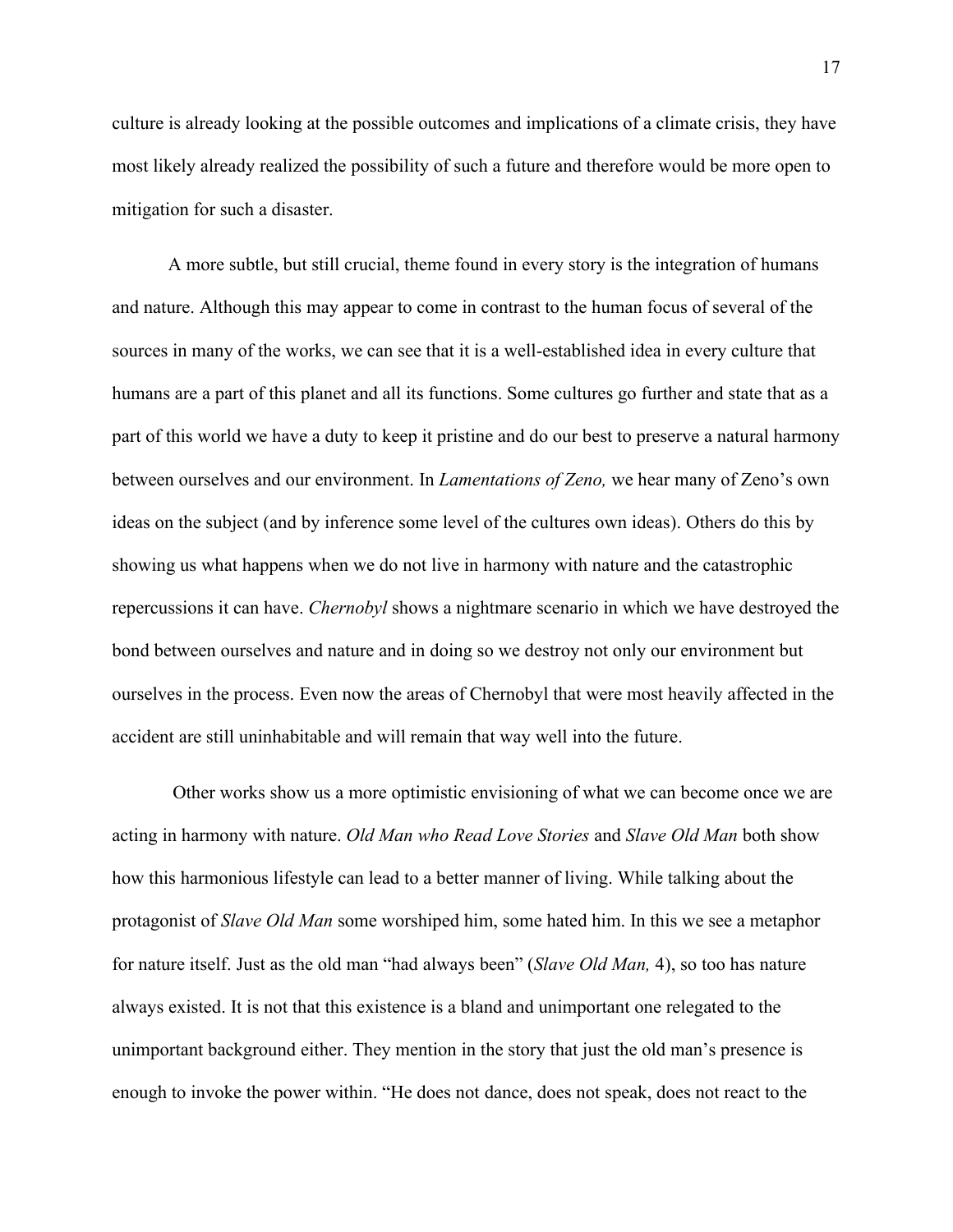cattle-bell summons of the drums. He seems inert but manages to decipher undecodable things. His presence reinforces the drumming of the [drums] … in his company the dancers … discover unsuspected muscular resources. The songs as well surround him" (*Slave Old Man,* 28), and here we see his similarity to the true essence of nature and how we react to it. When we finally see his perspective, we can actually see that he himself is just a man with his own desires. The story follows his escape and subsequent integration into the forest surrounding the plantation. As the plantation master and his mastiff hound get closer to catching him, the runaway slave becomes more and more entwined with nature. Through this depiction, we as readers see how ourselves are as much a part of that nature as the trees and the rocks of the forest, and as much a part as the old man himself is. In the end of this story, we are shown that we are not just observers of nature but instead are part of it. Our bones and the bones of all of our ancestors will whittle to the dust and become the soil. We too shall retake our place as a part of nature.

The idea of coexistence takes on a different aspect in *The Old Man Who Read Love Stories* as we see the protagonist's interactions with the Shuar. Through these indigenous people he learns not only how to survive in their harsh environments but also how to be a part of it, not a separate entity fighting and struggling to survive, but thriving as a coexisting member of the ecosystem. It is even mentioned that while the other colonist starved, José "ate whenever he felt hungry. He selected the tastiest fruit, rejected fish that were too slow for his liking, trailed a wild animal, but as soon as it was within range of his blowpipe he might feel like eating something else" (*The Old Man Who Read Love Stories*, 34). This is in direct contrast to the other colonist who were constantly struggling and dying in an attempt to conquer the jungle and its beasts, all the while José lived an easy life as part of it. Through Sepúlveda's narrative we can see the belief that even a civilized man can come back to find his true self to coexist with nature. We also see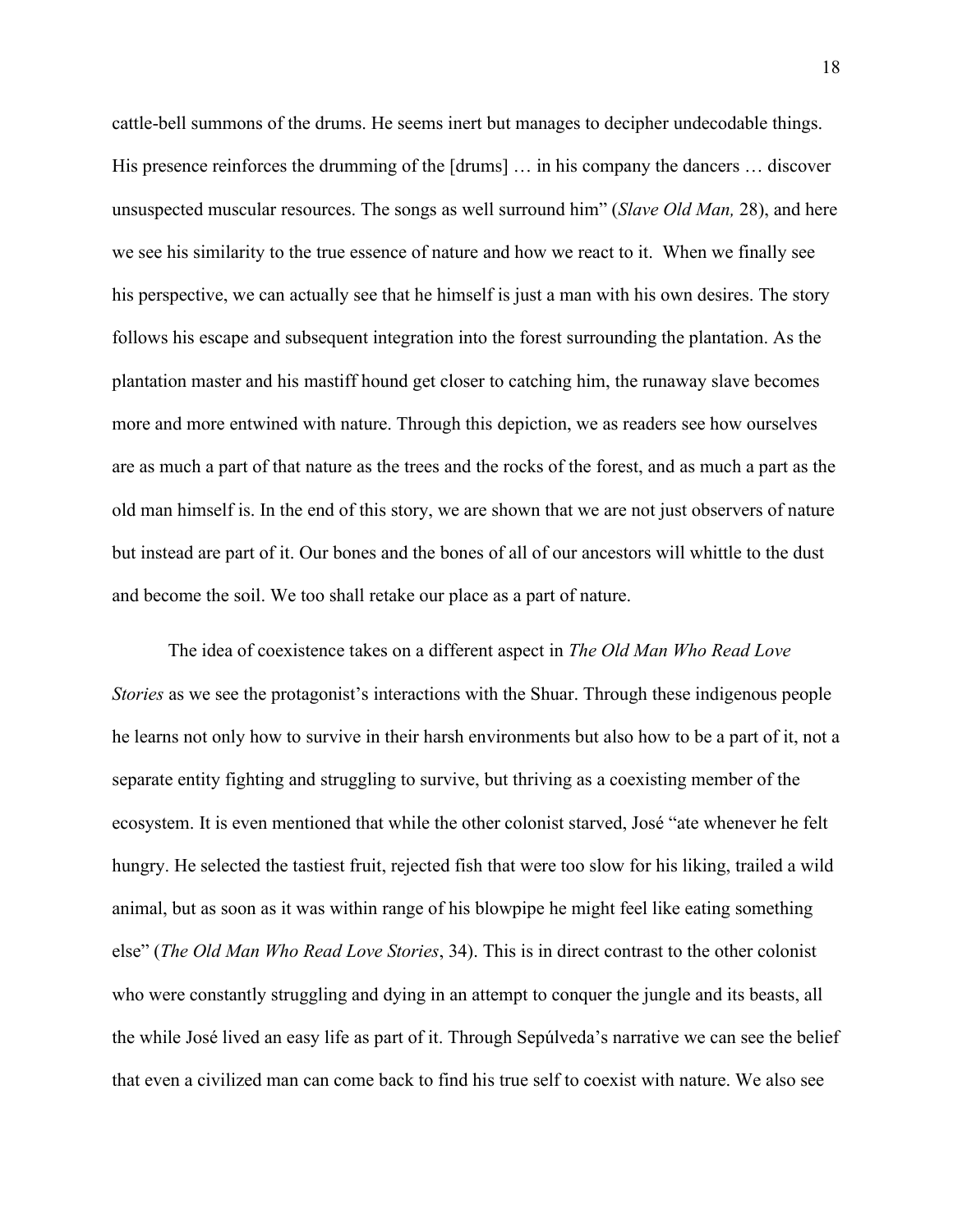the idea that this coexistence is a more natural and simpler life than the constant woes and worries of civilization. Put into perspective of the other narratives it is possible to say that the greed of humanity is often brought on by the unsatisfiable nature of civilization itself. While both protagonists find peace in their harmony with nature it is also of note that this is a personal peace and not a grand cultural revolution. It goes to show that our world might do better to focus on the smaller battles we all face and try, in our own lives, to live harmoniously with nature and create a better world.

#### <span id="page-19-0"></span>A Non-Human Focus

A less common, but still important theme is the economic and political focus found in handful of sources. The most prevalent example of this is *New York 2140*, in which the first few chapters, and then several throughout the book, are a drawn-out economics lesson in investment and real estate. The novel even begins and ends with conversations between two characters talking about the economics of the time and how they are a large part of what led the world towards catastrophe after catastrophe. Through this perspective the characters use the system to beat the system, largely through the manipulation of money. The Voices of Chernobyl in turn portray the significance of the political focus. In this work, we hear from various people who were either members or leaders of the Communist Party in the Soviet Union, and while many denounced what happened as a failure of leadership and possibly in some way due to the faults of the system itself, there was one individual interviewed who held fast to their belief that the catastrophe was not the government's fault but some sort of sabotage done by enemies of its system to be used as anti-communist propagandist, "They're the ones who blew up Chernobyl. The CIA and the democrats… If Chernobyl hadn't blown up, the empire wouldn't have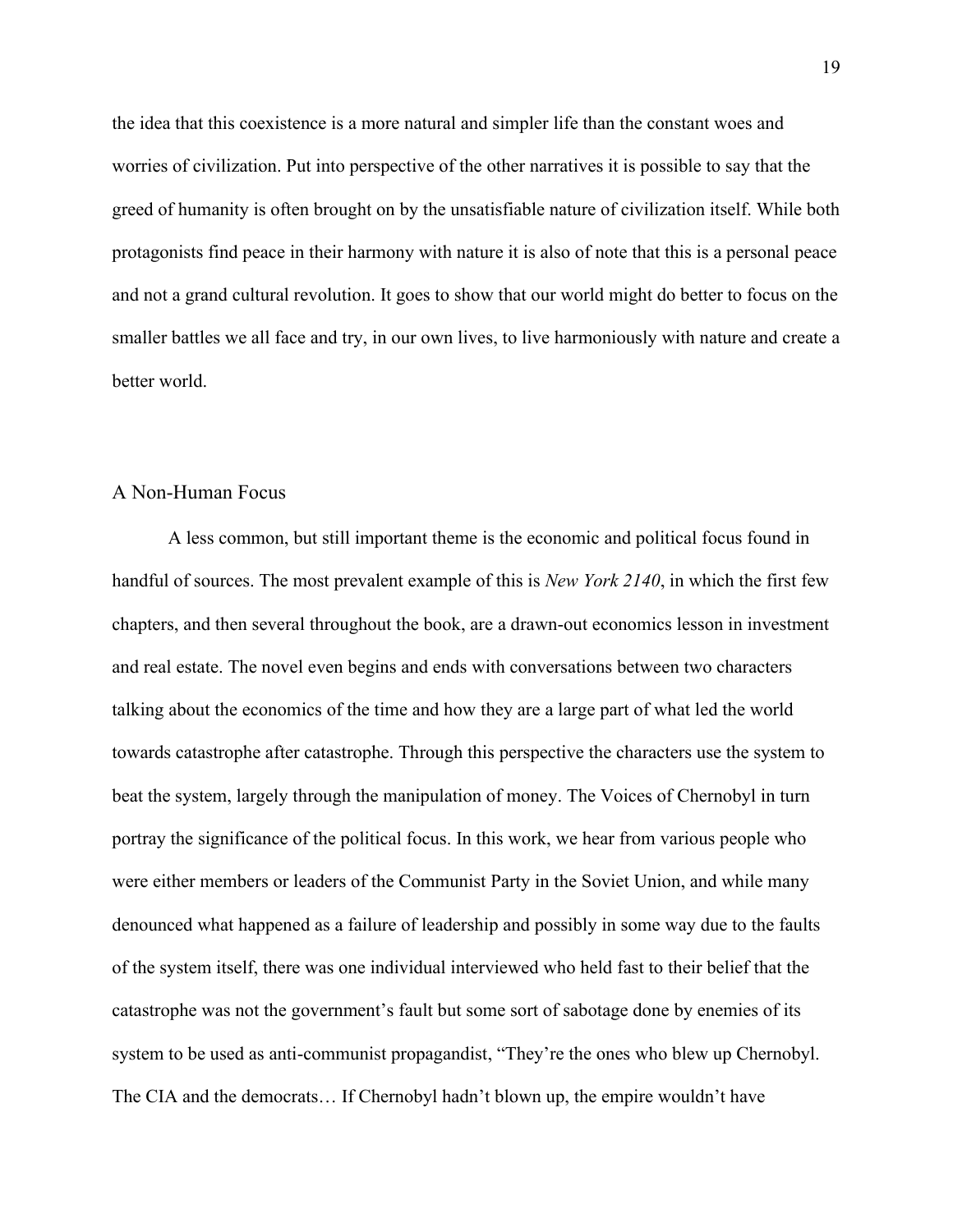collapsed" (*Voices From Chernobyl*, 205). While his arguments seem largely irrelevant for the larger focus of the text, this individual does show us a problem that is very real, namely that of people stubbornly holding pride in a system irrelevant to the actual value of said system, whether environmentally or economically. While the individual themself is not a very relevant person to the book, this idea can span across cultures. There are many individuals in various cultures that will cling to ideas and believes that have long since proven defunct. Many times, this is done because it is all they have known and ever will know. Another example of this political focus can be seen in *Old Man Who Read Love Stories*. Here we see how the conflict of the story is brought on because of the inept mayor of the town. More than just the mayor specifically, its is his representation of the system he works for, one that focuses on pleasing higher ups and exploiting nature for profit, that shows us the larger issues. In the end, *Chernobyl* shows us that there is no way to fix a catastrophe that has already occurred, and in this we receive a grim warning of what could come if we sit idle and do not change our current course.

The last example of this economic focus is less prolific throughout the works, but it is found in the economic system of oppression in *New York 2140,* as well as the colonization of the Amazonian jungles of *Old Man who Read Love Stories.* These colonists are there in large part due to the plan of the system to transform the jungles into money making adventures, whether through mining for rare minerals or long-term farming. In truth it is this colonization, and the system behind it, that causes all of the conflicts of the book. Through these examples we can see that while economic systems may vary across cultures, they do often play integral roles in a cultures capacity to protect the environment and we may do good to pay attention to those systems that put nature before economic progress.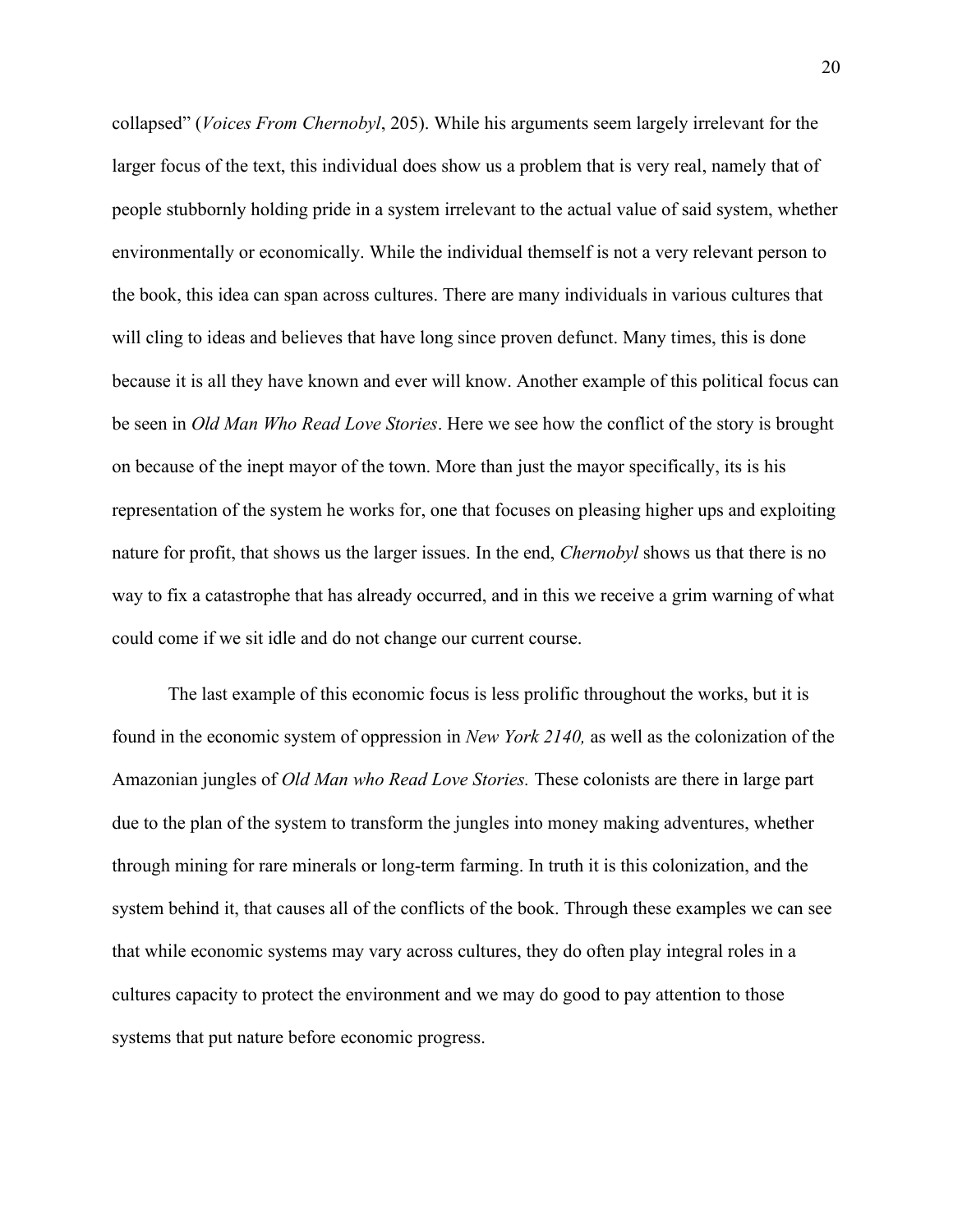It is also an interesting note that a majority of the sources focus in some way on water. For many of the cultures this makes sense. The Scandinavian area is surrounded by water of all sorts, ice and snow in the north, oceans to the west, and the Baltic sea to the south. There are also many island cultures in the sources; Great Britain, Australia, and Martinique (and general Caribbean culture). Even those countries not surrounded by water have a crucial reliance on it, as we all do. A large portion of the HBO series on Chernobyl was dedicated to crucial endeavor of preventing the contamination of the ground water supply. *Lamentations of Zeno* is set on the Antarctic ocean and holds a specific focus on glacial ice, something that is extremely prevalent in southern Germany, central Europe, and the world. In *Memory of Water, Clade* and *New York 2140* sea levels rise at an unprecedented rate and in doing so create the stories' settings. This focus on water across these works reflects our current predictions and worries associated with water. On the first page of *Memory of Water* it says, "Death is water's close companion" (*Memory of Water,* 5), and we see through all of these stories that this statement is more than true. Through this we learn another important lesson, that too much of anything can be a bad thing. Even something as vital to life as water.

#### <span id="page-21-0"></span>Optimism

A theme found in the majority of works is optimism. Whether this is something shown throughout the book, as is the case in the American works such as *New York 2140* and *Wall-E,* or if it comes at the end like in *Memory of water* and *Clade*, a majority of the sources convey a certain amount of optimism. In connection with this optimism, a faith in people, technology, and the future likewise frequently appear in these works. *Memory of Water* is a good example the optimism of an inherent faith in the people of the future. The story ends with the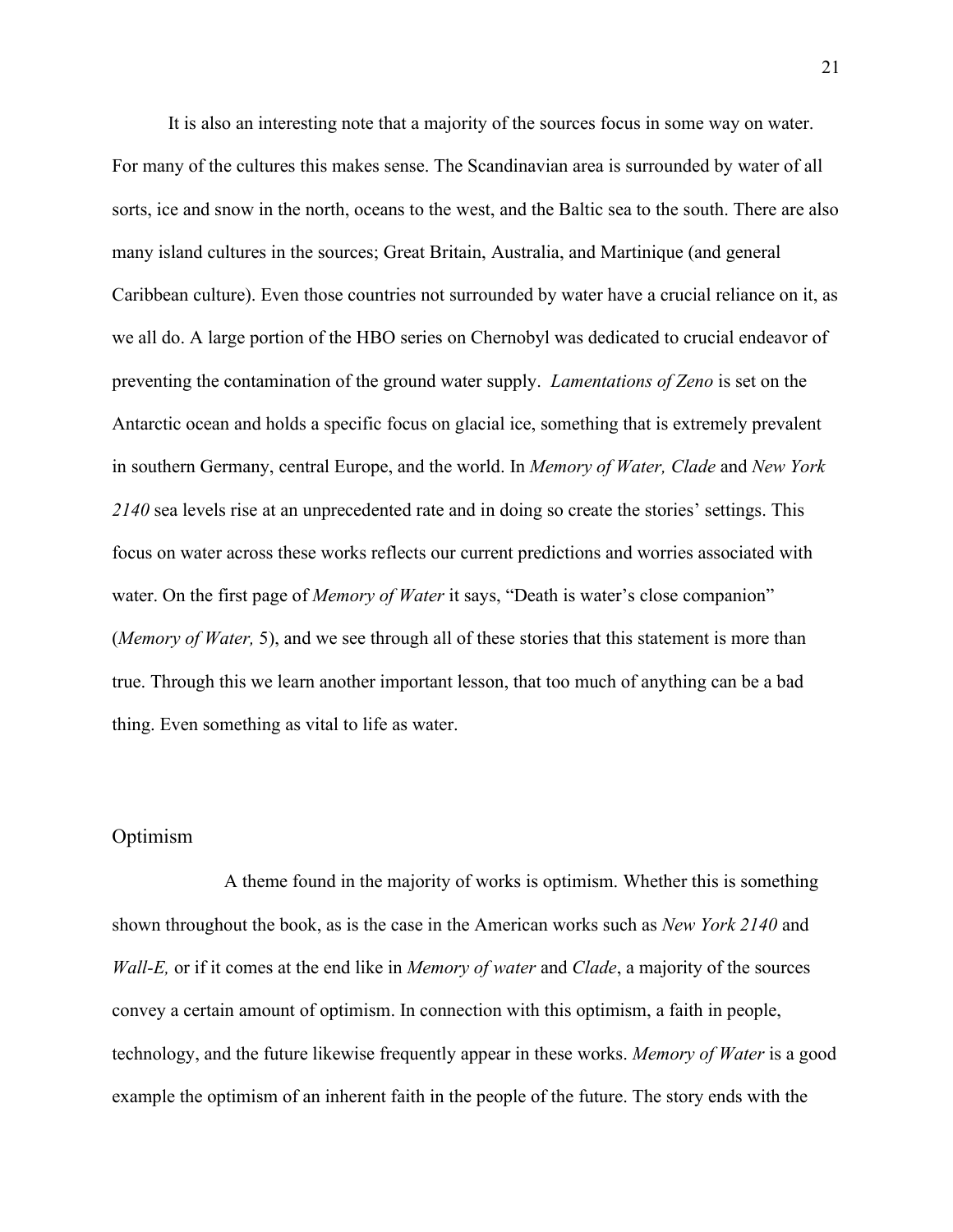death of the protagonist, but in her death, she furthers her goals and forwards vital information to the people who need, and can do with, it the best. Therefore, we can see that even in her death the people who come after her will do the good that she could not. These sources have the general belief that those who come after will do better than those who are trying now. The sentiment in *Clade* is similar. The story ends with a showcase of young people at a party and a generation of people that can do better and not make the mistakes of their predecessors. Much of this story is told with an underlying message about legacy and the importance of leaving behind a world for our children and our children's children. It is also through the daughters' eyes that we finally come to see hope in the world again, as the technology of the time transitions and evolves to support a coexistence with nature instead of consuming it. *Clade* shows and promotes this idea that humanity itself must change to be more inclusive and caring about the people outside of our regular life for the world to survive and prosper. In a similar light the ending of *Wall-E's* credits scenes gives a quick introduction to a world where the humans come back to inhabit an inhospitable planet but unlike the humans of the past, they live a humble and hardworking life in harmony with nature.

Not all the sources only have this faith in the people that are to come, in many there is a faith in the people that are. In *New York 2140*, we end with election of a leader who vows to put the money, and with it the power, back into the hands of the people leading to a complete economic and political revolution that is sustained by the people's desire for the world to change into a better one. Through this we see people living their daily lives and striving to find happiness even in a world that is technically post-apocalyptic, people of anytime will strive to live a content life with those they love.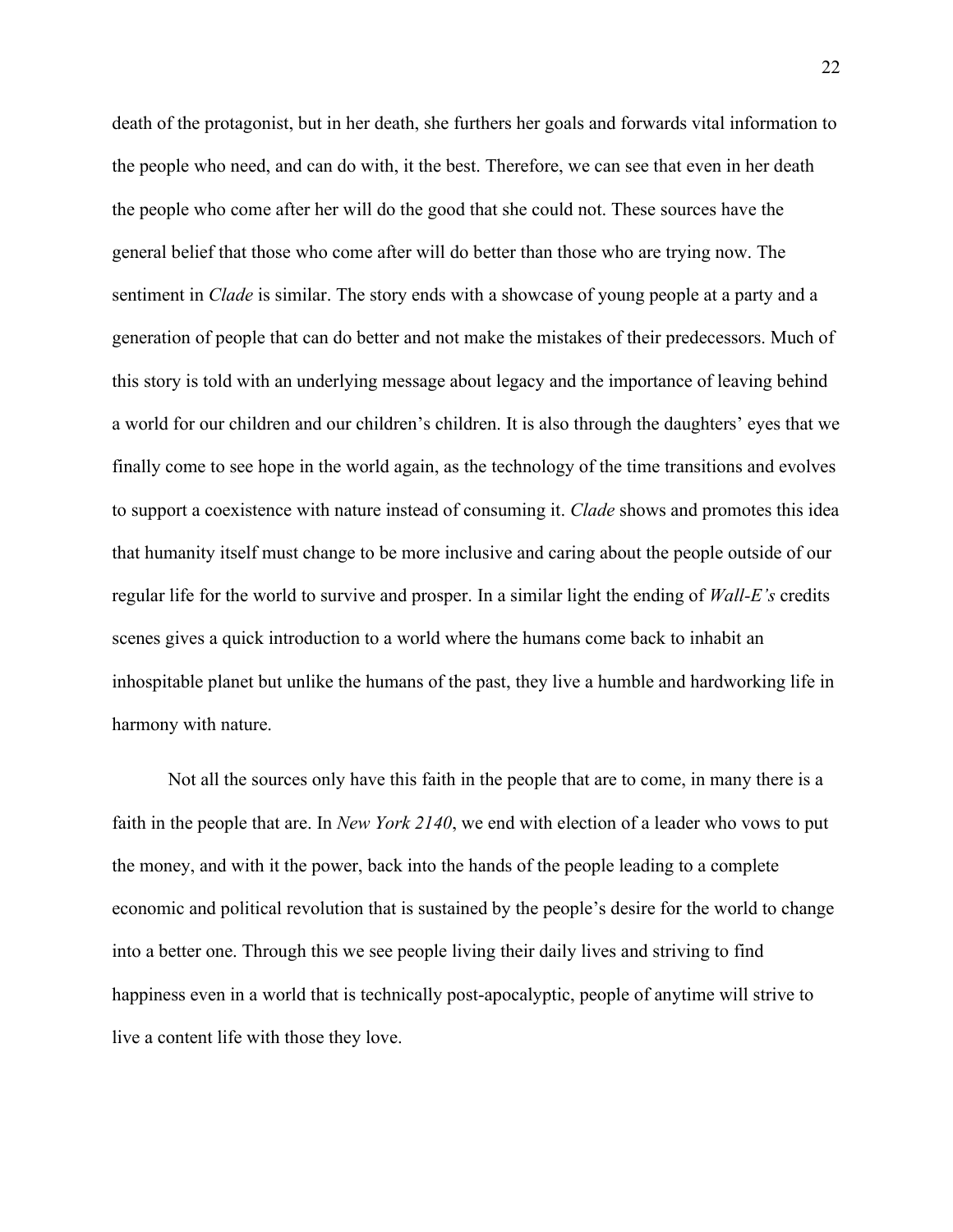The second portion of optimism is found in the faith that different cultures place in the technology of the future to keep up with human need. Both American works, *Wall-E* and *New York 2140* have this inherent faith that as humans face new challenges and adversity, they will develop better and better technologies to help adapt to these situations. In *New York 2140* specifically, the novel goes in depth about the new inventions such as "sprayable concrete" (*New York 2140*, 37), as well as "new high strength composite materials" (*New York 2140*, 78) from which one of the main characters ends up developing floating city blocks that are sustainable and help to create a more stable society. In *Wall-E* we see this faith in how they left robots behind in order to clean the planet while they waited, in yet even more technologically advanced ships that could sustain them indefinitely.

It is important to note that there are also those novels that diverge from the idea that technology is inherently helpful. In *Memory of Water,* we see a world that has been ravaged by the need for human technology, specifically fossil fuel driven technology. In the novel the reason so much of the world is covered in saltwater and the majority of drinking water is contaminated was because of wars fought in the arctic for the last scraps of oil. In *Chernobyl* and entire climate crisis was caused in part by the advanced science of nuclear fusion, although in truth it was ultimately the mismanagement of this technology that led to disaster. It is still easily arguable though, that without the technology itself the crisis never could have existed. *Wall-E* itself is another example of this advanced technology leading to destruction. While people had faith in the technology it was this technology and the over usage and exploitation that led to the crisis it solved.

*Clade* is possibly one of the best examples of an optimism attitude and what it can accomplish. In this Australian novel we are introduced time and time again to immediate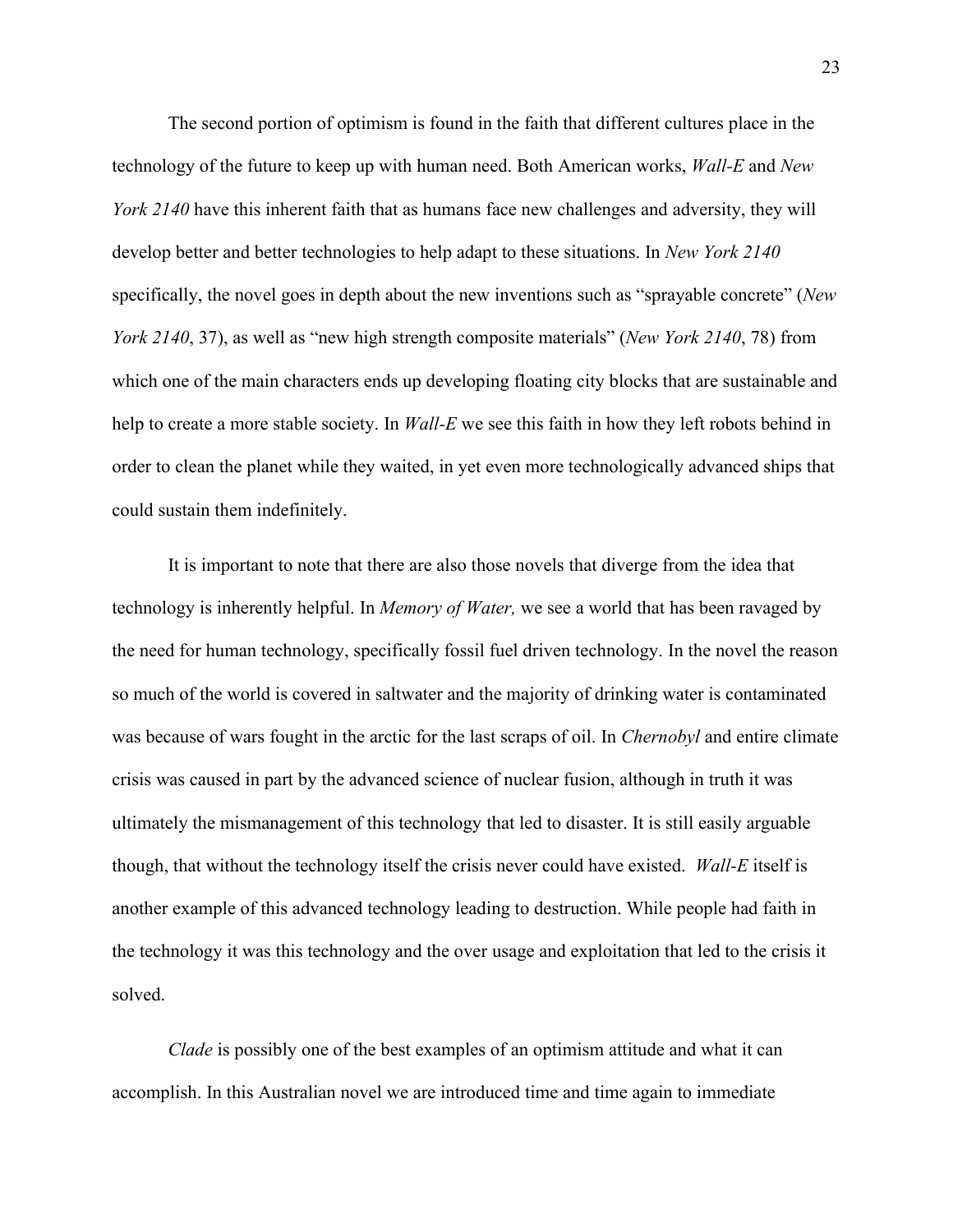impending crises, whether they are gigantic floods in the UK, swarms of unstoppable insects, or melting southern polar ice, the characters face adversity and earth-shattering problems time and time again. At every interaction they choose to continue to struggle and fight for a good life not just for them but also for future generations. As the novel finishes, we see a world that could be. There are people enjoying a party with not just each other but in harmony with nature, as bioluminescent plankton glow in the ocean to the pleasure of people who arrive to an island via rowboat instead of engine powered boats. Throughout it all there is the subtle hint of optimism and hope that this is what the world can and will become.

*Wall-E* likewise depicts this optimism, but in a wholistic tone. Although this film is ostensibly a children's movie, the underlying themes and implications are incredibly profound and carry messages for adults as well. We see that a society left to its own devices with no care for the implication will seek pleasure at all costs and in doing so will destroy the planet. It is a cautionary tale for us, but in the ending we see that there is still hope. The overall theme of this movie is the hope and persistence seen through the protagonist's actions. The entire tone of the work is and incredibly optimistic and this reflects the intrinsic American belief in the ability of persistence and hard work to overcome any problem.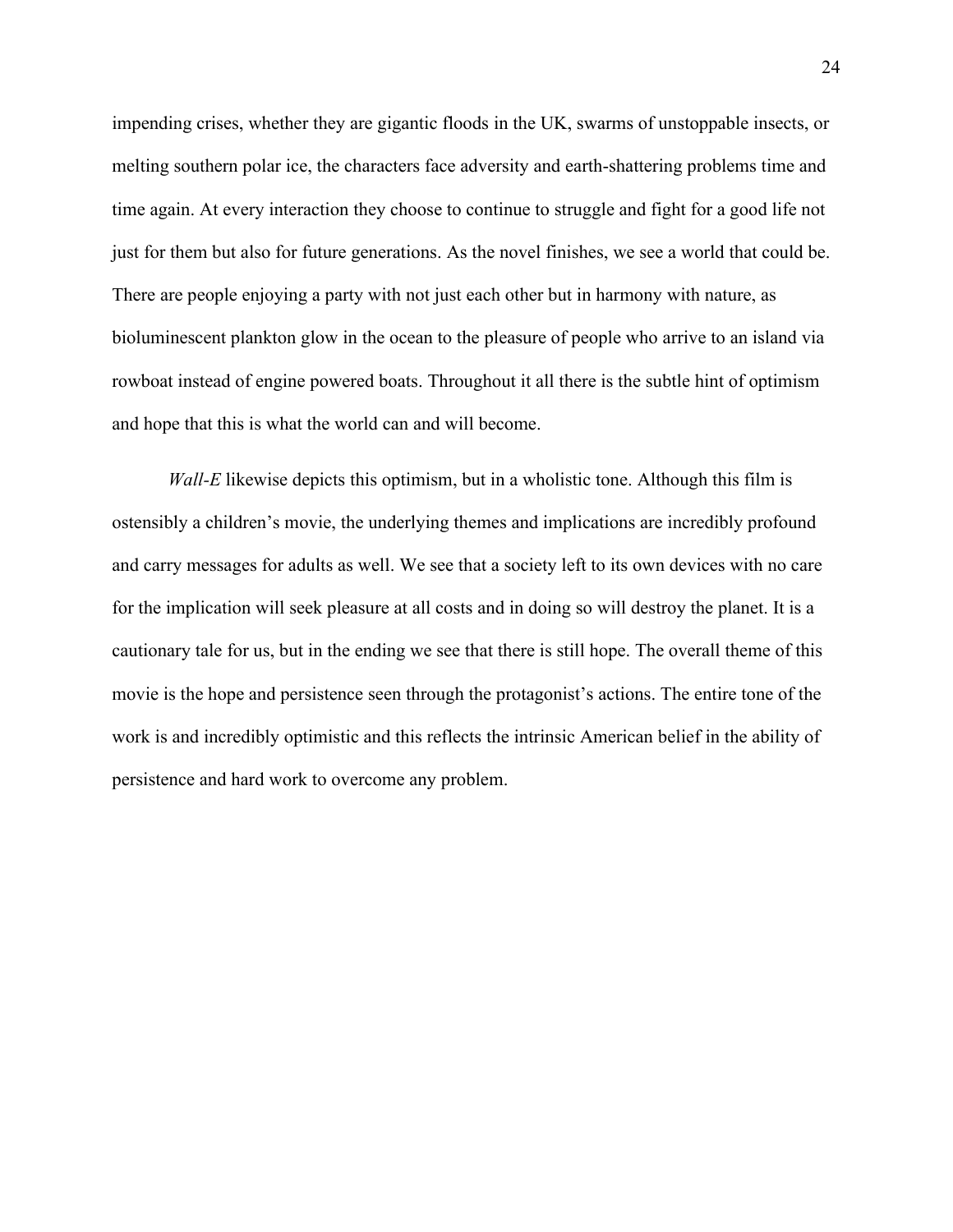## <span id="page-25-0"></span>Conclusion

Through the dissection of these sources, we can uncover many of the cultural implication that pertain to how various cultures views climate change. While no two cultures will be the same there are many bridges and similarities between all of the sources in at least one way or another. Throughout all cultures there are a few direct similarities and one of those is the agreement that we, humans, are a large and integral part of the planet's ecosystem. As such our actions affect more than just our own life and species. In this knowledge we discover that many cultures believe it is our duty to preserve and nurture this world to the utmost. The works in this study all convey an acknowledgement that the world is changing and in almost all cultures there is an optimism that the world can change for the better and not for the worse. We are also shown how this can only be done through the removal of our greed and want of more, and how we need to learn to be better contented with the happiness we have instead of always seeking that with which we do not have. We must all work together towards the betterment of ourselves and withit humanity, whether that be though improved technology or an increased capacity for compassion.

In these sources we are reminded of an important fact that we already know. There is no simple solution to climate change. Not for any single culture and definitely not for all cultures, but in studying the different perspectives of many cultures we can begin to discover those reoccurring themes and ideas that bridge cultural gaps. In doing so we can hope to determine what best to focus on to make meaningful change in our world. These cultural differences and perspectives do not mean that all cultures must fight their own climate crises but instead they mean that it will take a combined effort at different levels, large and small scale. Through these stories, and their prominent themes, we can see the conclusion that these sources all reach, that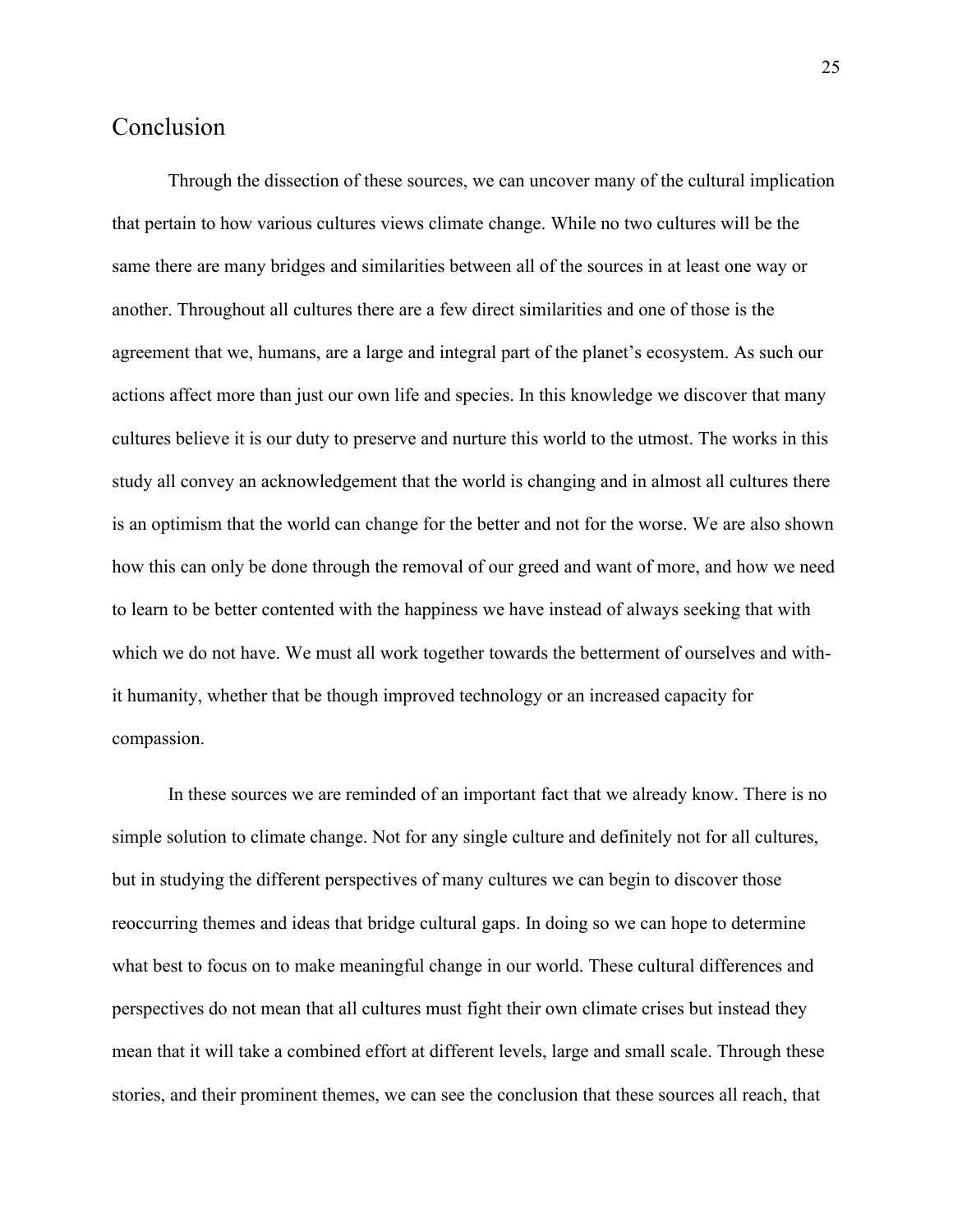we need to change, and that there will be changes for everyone, but these changes will come in different ways for each culture, but the goal will be the same for each. To create a better sustainable world not just for ourselves but for those to come.